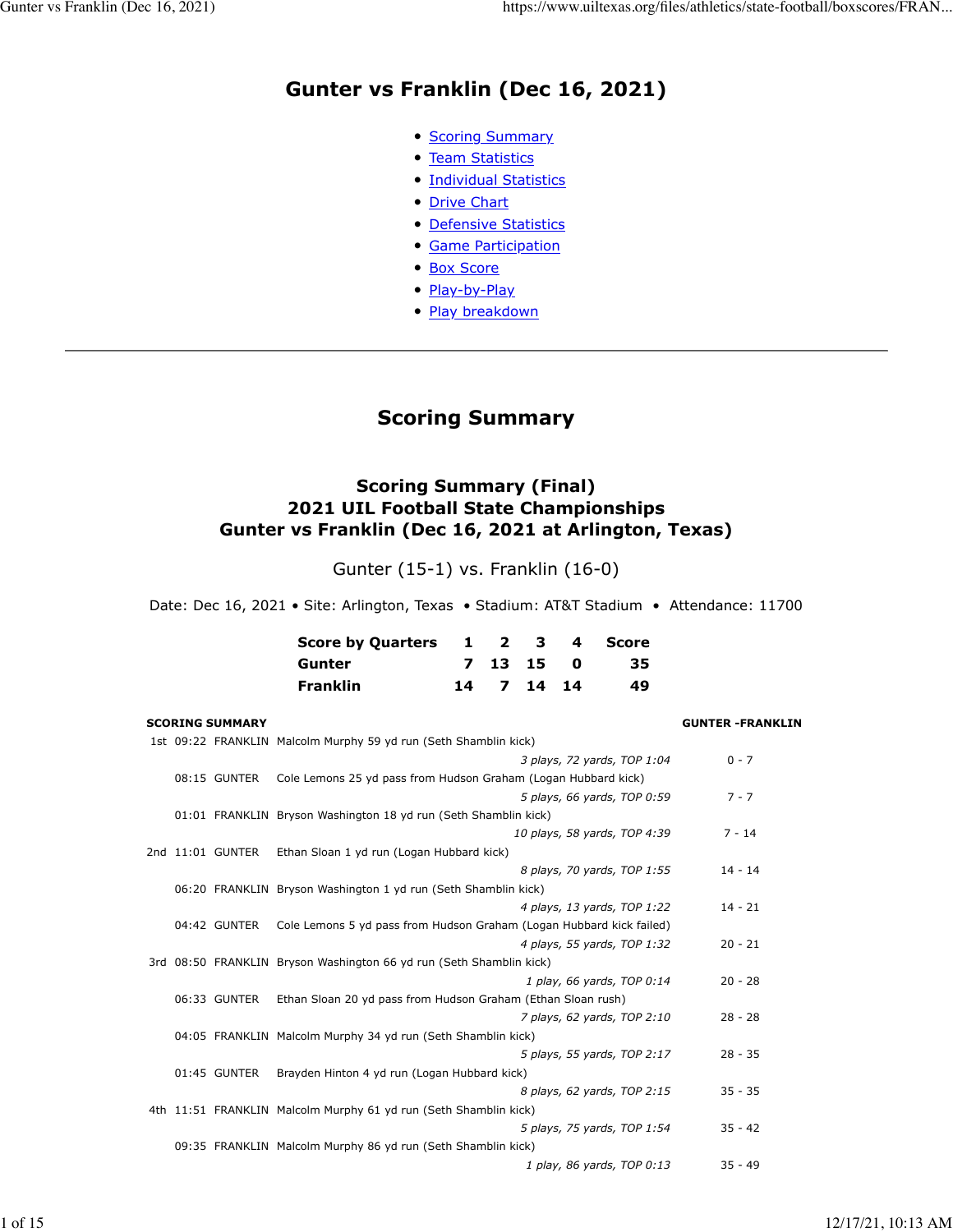Kickoff time: 7:08 PM • End of Game: 10:02 PM • Total elapsed time: 2:54 Referee: Bobby Bain • Umpire: Scotty Wilkins • Linesman: Wesley JOnes • Line judge: Chad Young • Back judge: Coy Lancaster • Field judge: Isaiah Lopez • Side judge: John Sharp • Temperature: 72 • Wind: N/A • Weather: Indoors Conference 3A-D2 Championship MVP: Offensive - #24 Malcolm Murphy (Franklin) MVP: Defensive - #32 Colby Smith (Franklin)

## **Team Statistics**

#### **Team Statistics (Final) 2021 UIL Football State Championships Gunter vs Franklin (Dec 16, 2021 at Arlington, Texas)**

| <b>Team Totals</b>             |               | <b>GUNTER FRANKLIN</b> |
|--------------------------------|---------------|------------------------|
| <b>FIRST DOWNS</b>             | 17            | 19                     |
| Rushing                        | 11            | 19                     |
| Passing                        | 6             | 0                      |
| Penalty                        | 0             | 0                      |
| <b>NET YARDS RUSHING</b>       | 237           | 523                    |
| Rushing Attempts               | 51            | 56                     |
| Average Per Rush               | 4.6           | 9.3                    |
| Rushing Touchdowns             | $\mathcal{P}$ | 7                      |
| Yards Gained Rushing           | 253           | 560                    |
| Yards Lost Rushing             | 16            | 37                     |
| <b>NET YARDS PASSING</b>       | 149           | 0                      |
| Completions-Attempts-Int       | $8 - 16 - 3$  | $0 - 3 - 0$            |
| Average Per Attempt            | 9.3           | 0.0                    |
| Average Per Completion         | 18.6          | 0.0                    |
| Passing Touchdowns             | 3             | 0                      |
| <b>TOTAL OFFENSE YARDS</b>     | 386           | 523                    |
| Total offense plays            | 67            | 59                     |
| Average Gain Per Play          | 5.8           | 8.9                    |
| <b>Fumbles: Number-Lost</b>    | $1-0$         | $4 - 2$                |
| <b>Penalties: Number-Yards</b> | $3 - 15$      | $7 - 55$               |
| <b>PUNTS-YARDS</b>             | $3 - 119$     | $3 - 138$              |
| Average Yards Per Punt         | 39.7          | 46.0                   |
| Net Yards Per Punt             | 38.7          | 46.0                   |
| Inside 20                      | 1             | 1                      |
| 50+ Yards                      | 0             | 2                      |
| <b>Touchbacks</b>              | 0             | 0                      |
| Fair catch                     | 0             | 0                      |
| <b>KICKOFFS-YARDS</b>          | $6 - 292$     | $8 - 321$              |
| Average Yards Per Kickoff      | 48.7          | 40.1                   |
| Net Yards Per Kickoff          | 30.3          | 27.9                   |
| Touchbacks                     | 2             | 0                      |
| Fair Catch Yards               | 0             | 0                      |
| Punt returns: Number-Yards-TD  | $0 - 0 - 0$   | $1 - 3 - 0$            |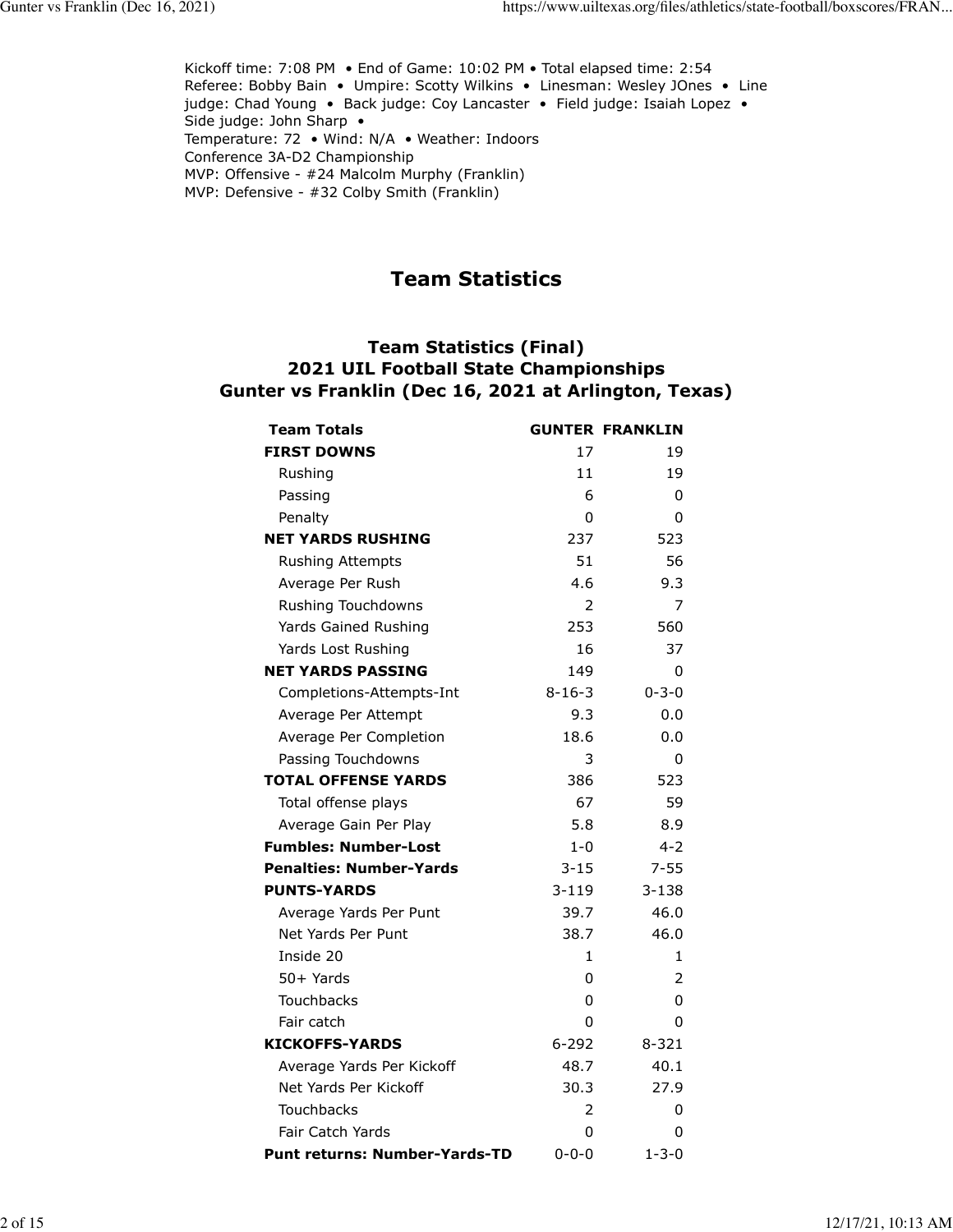| Average Per Return                   | 0.0          | 3.0          |
|--------------------------------------|--------------|--------------|
| Kickoff returns: Number-Yds-TD       | $8 - 98 - 0$ | $4 - 60 - 0$ |
| Average Per Return                   | 12.2         | 15.0         |
| <b>Interceptions: Number-Yds-TD</b>  | $0 - 0 - 0$  | $3 - 36 - 0$ |
| <b>Fumble Returns: Number-Yds-TD</b> | $0 - 0 - 0$  | $0 - 0 - 0$  |
| <b>Miscellaneous Yards</b>           | 0            | 0            |
| <b>Possession Time</b>               | 20:45        | 27:15        |
| 1st Quarter                          | 5:05         | 6:55         |
| 2nd Quarter                          | 5:03         | 6:57         |
| 3rd Quarter                          | 5:58         | 6:02         |
| 4th Quarter                          | 4:39         | 7:21         |
| <b>Third-Down Conversions</b>        | 7 of 15      | 5 of 11      |
| <b>Fourth-Down Conversions</b>       | $2$ of 5     | $1$ of $2$   |
| <b>Red-Zone Scores-Chances</b>       | $4 - 4$      | $2 - 3$      |
| Touchdowns                           | $4 - 4$      | $2 - 3$      |
| Field goals                          | $0 - 4$      | $0 - 3$      |
| <b>Sacks By: Number-Yards</b>        | $1 - 5$      | $0 - 0$      |
| <b>PAT Kicks</b>                     | $3 - 4$      | $7 - 7$      |
| <b>Field Goals</b>                   | $0 - 0$      | $0 - 0$      |
| <b>Points off turnovers</b>          | 0            | 7            |

## **Individual Statistics**

#### **Individual Statistics (Final) 2021 UIL Football State Championships Gunter vs Franklin (Dec 16, 2021 at Arlington, Texas)**

#### **Gunter Franklin**

| <b>RUSHING</b> |    | No. Gain Loss Net TD Lg Avg. |              |        |   |              |        |
|----------------|----|------------------------------|--------------|--------|---|--------------|--------|
| Saul Rodriguez | 2  | 61                           | 0            | 61     |   | 0.54         | 30.5   |
| Hudson Graham  | 14 | 62                           | 5            | 57     |   | 0. 22        | 4.1    |
| Brayden Hinton | 12 | 53                           | O            | 53     |   | $1 \quad 10$ | 4.4    |
| Ethan Sloan    | 10 | 49                           | 3            | 46     |   | 1 25         | 4.6    |
| Ashton Bennett | 5  | 14                           | <sup>0</sup> | 14     | 0 | 6            | 2.8    |
| Ivy Hellman    | 6  | 14                           | 5            | q      | 0 | 5            | 1.5    |
| Cole Lemons    | 1  | 0                            | <sup>0</sup> | 0      | 0 | $\Omega$     | 0.0    |
| <b>TEAM</b>    | 1  | 0                            | 3            | -3     | 0 | 0            | $-3.0$ |
| Totals         | 51 | 253                          |              | 16 237 |   | 2 54         | 4.6    |

**PASSING Cmp-Att-Int Yds TD Long Sack**  Hudson Graham 8-16-3 149 3 36 0 Totals... 8-16-3 149 3 36 0

| <b>RUSHING</b> |  | No. Gain Loss Net TD Lg Avg. |  |  |
|----------------|--|------------------------------|--|--|

| Malcolm Murphy    | 15           | 287 |   | 7 280      |          |       | 4 86 18.7              |
|-------------------|--------------|-----|---|------------|----------|-------|------------------------|
| Bryson Washington | 17           | 171 |   | 6 165 3 66 |          |       | 9.7                    |
| Bobby Washington  | 18           | 102 | 6 | 96         |          | 0, 19 | 5.3                    |
| Jayden Jackson    | $\mathbf{1}$ | 0   |   | $2 -2$     |          |       | $0 \t 0 \t -2.0$       |
| Marcus Wade       | 1            | 0   |   | $4 - 4$    |          |       | $0 \quad 0 \quad -4.0$ |
| TEAM              | 4            | 0   |   | $12 - 12$  | $\Omega$ |       | $0 - 3.0$              |
| Totals            | 56           | 560 |   | 37 523     | 786      |       | 9.3                    |

| <b>PASSING</b> | Cmp-Att-Int Yds TD Long Sack |    |        |              |  |
|----------------|------------------------------|----|--------|--------------|--|
| Marcus Wade    | $0 - 3 - 0$                  |    | n n    | $\mathbf{r}$ |  |
| Totals         | $0 - 3 - 0$                  | n. | $\cap$ | $^{\prime}$  |  |

| <b>RECEIVING</b> | No. Yds TD Lg |  |
|------------------|---------------|--|
| Ethan Sloan      | 4 82 1 36     |  |
| Cole Lemons      | 3 37 2 25     |  |
| Cannon Lemberg   | 1 30 0 30     |  |
| Totals           | 8 149 3 36    |  |

| RECEIVING No. Yds TD La |  |       |  |
|-------------------------|--|-------|--|
| Totals                  |  | 0 0 0 |  |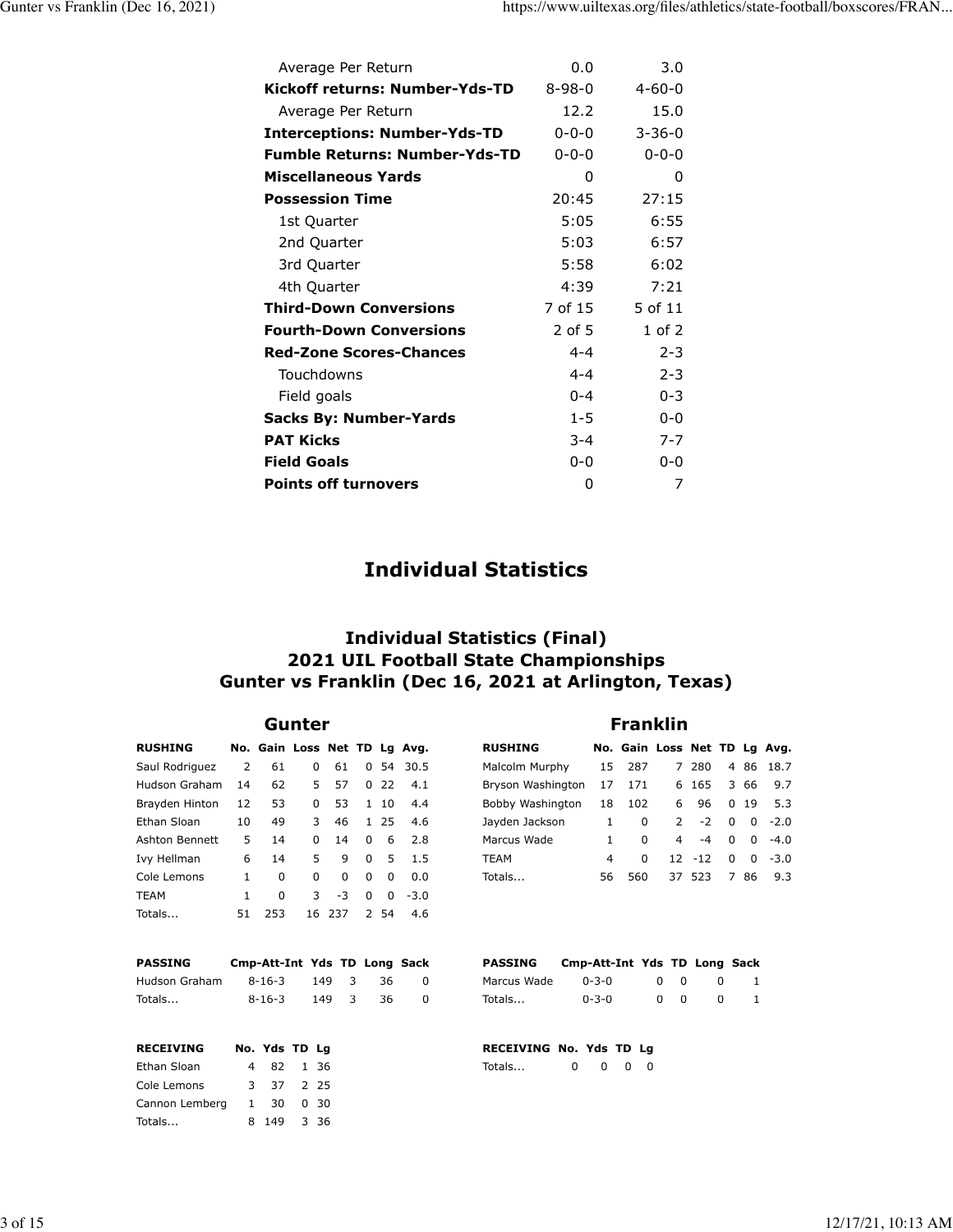| <b>PUNTING</b> |  |            | No. Yds Avg Long In20 TB |     |  |
|----------------|--|------------|--------------------------|-----|--|
| Hudson Graham  |  |            | 3 119 39.7 45            | 1 O |  |
| Totals         |  | 3 119 39.7 | 45                       |     |  |

| PUNTING                  |  |            | No. Yds Avg Long In20 TB |          |  |
|--------------------------|--|------------|--------------------------|----------|--|
| Hayden Helton 3 138 46.0 |  |            | 57                       | 1 O      |  |
| Totals                   |  | 3 138 46.0 | 57                       | $\Omega$ |  |

|                    |     | <b>Punts</b>        |             |          | <b>Kickoffs</b> |          |                         | <b>Intercept</b> |   |                    |                               | <b>Punts</b> |          |                | <b>Kickoffs</b> |             |          | Intercept   |                         |
|--------------------|-----|---------------------|-------------|----------|-----------------|----------|-------------------------|------------------|---|--------------------|-------------------------------|--------------|----------|----------------|-----------------|-------------|----------|-------------|-------------------------|
| <b>ALL RETURNS</b> |     | No Yds Lg No Yds Lg |             |          |                 |          |                         | No Yds La        |   | <b>ALL RETURNS</b> | No Yds Lg No Yds Lg No Yds Lg |              |          |                |                 |             |          |             |                         |
| Ethan Sloan        | 0   | 0                   | 0           | 2        | 44              | 25       | 0                       | 0                | 0 | Bryson Washington  | 0                             | 0            | 0        | 2              | 25              | 18          | 0        | 0           | - 0                     |
| Cannon Lemberg     | 0   | 0                   | 0           | 1        |                 | 8        | 8<br>0                  | 0                | 0 | Bobby Washington   | 0                             | 0            | 0        | $\overline{2}$ | 35              | 25          | $\Omega$ | 0           | - 0                     |
| Cooper Wade        | 0   | $\Omega$            | $\Omega$    | 1        |                 | 0        | 0<br>$\Omega$           | 0                | 0 | Colby Smith        | 0                             | 0            | $\Omega$ | 0              | 0               | $\Omega$    | 1        |             | 11 11                   |
| Hudson Graham      | 0   | $\Omega$            | $\Omega$    | 4        | 46              | 18       | $\Omega$                | 0                | 0 | Hayden Helton      | $\mathbf{1}$                  | 3            | 3        | 0              | $\mathbf 0$     | $\Omega$    | 0        | $\mathbf 0$ | $\overline{\mathbf{0}}$ |
| Totals             | 0   | $\Omega$            | $\Omega$    | 8        | 98              | 25       | $\Omega$                | 0                | 0 | Malcolm Murphy     | 0                             | 0            | $\Omega$ | $\Omega$       | $\Omega$        | $\Omega$    | 2        |             | 25 18                   |
|                    |     |                     |             |          |                 |          |                         |                  |   | Totals             | 1                             | 3            | 3        | 4              | 60              | 25          | 3        | 36          | 18                      |
| <b>ALL PURPOSE</b> |     |                     |             |          |                 |          | Rush Rcv KR PR IR Total |                  |   | <b>ALL PURPOSE</b> | Rush Rcv KR PR IR Total       |              |          |                |                 |             |          |             |                         |
| Ethan Sloan        |     | 46                  | 82          | 44       | 0               | 0        | 172                     |                  |   | Malcolm Murphy     | 280                           | 0            |          | 0              | 25<br>$\Omega$  |             | 305      |             |                         |
| Hudson Graham      |     | 57                  | $\Omega$    | 46       | $\Omega$        | $\Omega$ | 103                     |                  |   | Bryson Washington  | 165                           | $\Omega$     |          | 25             | $\Omega$        | 0           | 190      |             |                         |
| Saul Rodriguez     |     | 61                  | $\Omega$    | 0        | 0               | 0        | 61                      |                  |   | Bobby Washington   | 96                            | 0            |          | 35             | 0<br>0          |             | 131      |             |                         |
| Brayden Hinton     |     | 53                  | $\Omega$    | 0        | 0               | 0        | 53                      |                  |   | Colby Smith        | 0                             | $\Omega$     |          | 0              | $\Omega$<br>-11 |             | 11       |             |                         |
| Cannon Lemberg     |     | 0                   | 30          | 8        | 0               | 0        | 38                      |                  |   | Hayden Helton      | 0                             | 0            |          | 0              | 3               | 0           | 3        |             |                         |
| Cole Lemons        |     | 0                   | 37          | $\Omega$ | 0               | $\Omega$ | 37                      |                  |   | Jayden Jackson     | $-2$                          | $\mathbf 0$  |          | 0              | $\Omega$        | $\mathbf 0$ | $-2$     |             |                         |
| Ashton Bennett     |     | 14                  | $\mathbf 0$ | $\Omega$ | 0               | 0        | 14                      |                  |   | Marcus Wade        | $-4$                          | 0            |          | 0              | 0               | $\mathbf 0$ | $-4$     |             |                         |
| Ivy Hellman        |     | 9                   | 0           | 0        | 0               | $\Omega$ | 9                       |                  |   | <b>TEAM</b>        | $-12$                         | 0            |          | $\Omega$       | 0               | 0           | $-12$    |             |                         |
| <b>TEAM</b>        |     | $-3$                | 0           | 0        | 0               | 0        | $-3$                    |                  |   | Totals             | 523                           | 0            |          | 60             | 36<br>3         |             | 622      |             |                         |
| Totals             | 237 |                     | 149         | 98       | $\Omega$        | $\Omega$ | 484                     |                  |   |                    |                               |              |          |                |                 |             |          |             |                         |

**FIELD GOAL ATTEMPTS FIELD GOAL ATTEMPTS** 

| <b>KICKOFFS</b>              |  |  | No. Yds TB OB Avg. | KICKOFFS                     |  |  | No. Yds TB OB Avg. |
|------------------------------|--|--|--------------------|------------------------------|--|--|--------------------|
| Logan Hubbard 6 292 2 0 48.7 |  |  |                    | Seth Shamblin 8 321 0 0 40.1 |  |  |                    |

**FUMBLES:** Gunter-Hudson Graham 1-0. Franklin-Malcolm Murphy 1-1; Marcus Wade 1-1; Bobby Washington 1-0; TEAM 1-0.

## **Drive Chart**

#### **Drive Chart (Final) 2021 UIL Football State Championships Gunter vs Franklin (Dec 16, 2021 at Arlington, Texas)**

|               |      |                 | <b>Drive Started</b> |                        |                 | <b>Drive Ended</b> |                  | Consumed |               |
|---------------|------|-----------------|----------------------|------------------------|-----------------|--------------------|------------------|----------|---------------|
| Team          |      |                 |                      | Otr Spot Time Obtained |                 | Spot Time          | <b>How Lost</b>  |          | PI-Yds TOP RZ |
| <b>GUNTER</b> | 1st  | V <sub>21</sub> |                      | $12:00$ Kickoff        | V <sub>27</sub> | 10:26              | Punt             | 3-6      | 1:34          |
| <b>GUNTER</b> |      | 1st V34         |                      | $09:14$ Kickoff        | H <sub>0</sub>  | 08:15<br>$\ast$    | <b>TOUCHDOWN</b> | 5-66     | 0:59          |
| <b>GUNTER</b> |      | 1st V20         | $07:03$ Punt         |                        | V <sub>27</sub> | 05:40              | Punt             | $3 - 7$  | 1:23          |
| <b>GUNTER</b> |      | 1st V30         |                      | $00:56$ Kickoff        | H <sub>0</sub>  | 11:01<br>$\ast$    | <b>TOUCHDOWN</b> | $8 - 70$ | $1:55$ #      |
| <b>GUNTER</b> |      | 2nd V16         | 08:47 Punt           |                        | V13             | 07:42              | Downs            | $4 - 3$  | 1:05          |
| <b>GUNTER</b> |      | 2nd V45         |                      | 06:14 Kickoff          | H <sub>00</sub> | 04:42<br>∗         | <b>TOUCHDOWN</b> | $4 - 55$ | $1:32$ #      |
| <b>GUNTER</b> |      | 2nd V40         | $01:21$ Punt         |                        | V40             | 00:00              | Downs            | $4 - 0$  | 1:21          |
| <b>GUNTER</b> | 3rd. | H36             |                      | $10:25$ Fumble         | H31             | 09:04              | Interception     | $4 - 5$  | 1:21          |
| <b>GUNTER</b> | 3rd. | V38             |                      | 08:43 Kickoff          | H <sub>0</sub>  | 06:33<br>∗         | <b>TOUCHDOWN</b> | $7-62$   | $2:10$ #      |
| <b>GUNTER</b> | 3rd. | V38             |                      | 04:00 Kickoff          | H <sub>0</sub>  | 01:45<br>$\ast$    | <b>TOUCHDOWN</b> | $8 - 62$ | $2:15$ #      |
| <b>GUNTER</b> | 4th. | V <sub>28</sub> |                      | $11:51$ Kickoff        | V46             | 09:48              | Punt             | $6 - 18$ | 2:03          |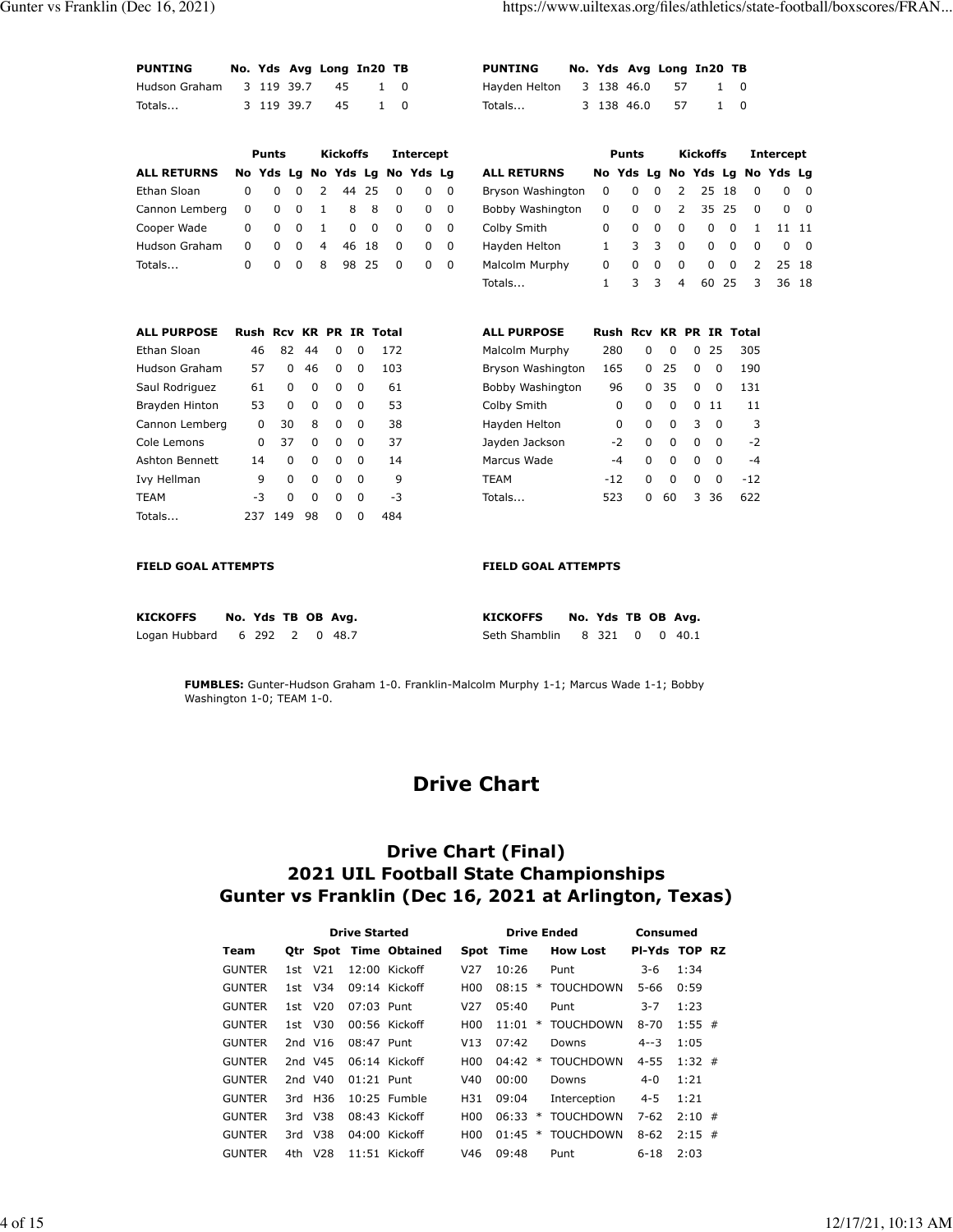| <b>GUNTER</b>    | 4th V28 |            | 09:31 Kickoff          | V41              | 08:04     |        | Interception     | $6 - 13$  | 1:27     |  |
|------------------|---------|------------|------------------------|------------------|-----------|--------|------------------|-----------|----------|--|
| <b>GUNTER</b>    | 4th V34 |            | 04:13 Fumble           | V49              | 03:08     |        | Interception     | $5 - 15$  | 1:05     |  |
|                  |         |            |                        |                  |           |        |                  |           |          |  |
| FRANKLIN 1st H28 |         | 10:26 Punt |                        | V <sub>0</sub> 0 | 09:22     | $\ast$ | <b>TOUCHDOWN</b> | $3 - 72$  | 1:04     |  |
| FRANKLIN 1st H26 |         |            | 08:09 Kickoff          | H <sub>23</sub>  | 07:03     |        | Punt             | $3 - 3$   | 1:06     |  |
| FRANKLIN 1st H42 |         | 05:40 Punt |                        | V00              | 01:01     | $\ast$ | <b>TOUCHDOWN</b> | $10 - 58$ | $4:39$ # |  |
| FRANKLIN 2nd H21 |         |            | $10:54$ Kickoff        | H <sub>27</sub>  | 08:47     |        | Punt             | $3 - 6$   | 2:07     |  |
| FRANKLIN 2nd V13 |         |            | 07:42 Downs            | V <sub>00</sub>  | 06:20     | $\ast$ | <b>TOUCHDOWN</b> | $4 - 13$  | $1:22$ # |  |
| FRANKLIN 2nd H25 |         |            | 04:42 Kickoff          | H36              | 01:21     |        | Punt             | $7 - 11$  | 3:21     |  |
| FRANKLIN 2nd V40 |         |            | $00:00$ Downs          | V40              | 00:00     |        | End of half      | $0-0$     | 0:00     |  |
| FRANKLIN 3rd H21 |         |            | $11:53$ Kickoff        | H36              | 10:25     |        | Fumble           | $4 - 15$  | 1:28     |  |
| FRANKLIN 3rd     | H34     |            | 09:04 Interception     | V <sub>0</sub>   | 08:50     | $\ast$ | <b>TOUCHDOWN</b> | $1 - 66$  | 0:14     |  |
| FRANKLIN 3rd     | H45     |            | 06:22 Kickoff          | V <sub>00</sub>  | 04:05     | $\ast$ | <b>TOUCHDOWN</b> | $5 - 55$  | 2:17     |  |
| FRANKLIN 3rd H25 |         |            | 01:45 Kickoff          | V <sub>00</sub>  | 11:51     | $\ast$ | <b>TOUCHDOWN</b> | $5 - 75$  | 1:54     |  |
| FRANKLIN 4th     | H14     | 09:48 Punt |                        | V <sub>00</sub>  | $09:35$ * |        | <b>TOUCHDOWN</b> | $1 - 86$  | 0:13     |  |
| FRANKLIN 4th     | H37     |            | 08:04 Interception V34 |                  | 04:13     |        | Fumble           | 8-29      | $3:51$ # |  |
| FRANKLIN 4th     | H44     |            | 03:08 Interception V46 |                  | 00:00     |        | End of half      | $5 - 10$  | 3:08     |  |

|                        | 1st   | 2nd             | 3rd   | 4th   | 1st             | 2nd   |                 |
|------------------------|-------|-----------------|-------|-------|-----------------|-------|-----------------|
| Gunter                 | Otr   | Otr             | Otr   | Otr   | Half            | Half  | Total           |
| Time of possession     | 05:05 | 05:03           | 05:58 | 04:39 | 10:08           | 10:37 | 20:45           |
| 3rd Down Conversions   | 1/3   | 2/4             | 3/4   | 1/4   | 3/7             | 4/8   | 7/15            |
| Average field position | V26   | V <sub>33</sub> | V46   | V30   | V <sub>29</sub> | V38   | V <sub>33</sub> |
| 4th Down Conversions   | 0/0   | 0/2             | 0/1   | 2/2   | 0/2             | 2/3   | 2/5             |
|                        |       |                 |       |       |                 |       |                 |
|                        |       |                 |       |       |                 |       |                 |
|                        | 1st   | 2nd             | 3rd   | 4th   | 1st             | 2nd   |                 |
| <b>Franklin</b>        | Otr   | Otr             | Otr   | Otr   | Half            | Half  | Total           |
| Time of possession     | 06:55 | 06:57           | 06:02 | 07:21 | 13:52           | 13:23 | 27:15           |
| 3rd Down Conversions   | 2/3   | 2/4             | 1/2   | 0/2   | 4/7             | 1/4   | 5/11            |
| Average field position | H32   | H44             | H31   | H31   | H38             | H31   | H34             |
| 4th Down Conversions   | 0/0   | 0/0             | 1/1   | 0/1   | 0/0             | 1/2   | 1/2             |

# **Drive Chart (By Quarter)**

|                  |     |                     | <b>Drive Started</b> |                        |                 |                 | <b>Drive Ended</b> | <b>Consumed</b> |          |  |
|------------------|-----|---------------------|----------------------|------------------------|-----------------|-----------------|--------------------|-----------------|----------|--|
| Team             |     |                     |                      | Otr Spot Time Obtained | <b>Spot</b>     | Time            | <b>How Lost</b>    | PI-Yds TOP RZ   |          |  |
| <b>GUNTER</b>    | 1st | V <sub>21</sub>     |                      | 12:00 Kickoff          | V <sub>27</sub> | 10:26           | Punt               | $3 - 6$         | 1:34     |  |
| FRANKLIN         | 1st | H <sub>28</sub>     | 10:26 Punt           |                        | V <sub>00</sub> | $09:22$ *       | <b>TOUCHDOWN</b>   | $3 - 72$        | 1:04     |  |
| <b>GUNTER</b>    | 1st | V34                 |                      | 09:14 Kickoff          | H <sub>00</sub> | $08:15$ *       | <b>TOUCHDOWN</b>   | $5 - 66$        | 0:59     |  |
| <b>FRANKLIN</b>  | 1st | H <sub>26</sub>     |                      | 08:09 Kickoff          | H <sub>23</sub> | 07:03           | Punt               | $3 - 3$         | 1:06     |  |
| <b>GUNTER</b>    | 1st | V <sub>20</sub>     | 07:03 Punt           |                        | V <sub>27</sub> | 05:40           | Punt               | $3 - 7$         | 1:23     |  |
| FRANKLIN         | 1st | H42                 | 05:40 Punt           |                        | V <sub>00</sub> | $01:01$ *       | <b>TOUCHDOWN</b>   | $10 - 58$       | $4:39$ # |  |
| <b>GUNTER</b>    | 1st | V30                 |                      | 00:56 Kickoff          | H <sub>00</sub> | 11:01<br>$\ast$ | <b>TOUCHDOWN</b>   | $8 - 70$        | $1:55$ # |  |
| <b>FRANKLIN</b>  |     | 2nd H <sub>21</sub> |                      | 10:54 Kickoff          | H <sub>27</sub> | 08:47           | Punt               | $3-6$           | 2:07     |  |
|                  |     |                     |                      |                        |                 |                 |                    |                 |          |  |
| <b>GUNTER</b>    |     | 2nd V16             | 08:47 Punt           |                        | V13             | 07:42           | Downs              | $4 - 3$         | 1:05     |  |
| FRANKLIN         |     | 2nd V13             |                      | 07:42 Downs            | V <sub>00</sub> | 06:20<br>$\ast$ | <b>TOUCHDOWN</b>   | $4 - 13$        | $1:22$ # |  |
| <b>GUNTER</b>    |     | 2nd V45             |                      | 06:14 Kickoff          | H <sub>00</sub> | $04:42$ *       | <b>TOUCHDOWN</b>   | $4 - 55$        | $1:32$ # |  |
| FRANKLIN         |     | 2nd H25             |                      | 04:42 Kickoff          | H36             | 01:21           | Punt               | $7 - 11$        | 3:21     |  |
| <b>GUNTER</b>    |     | 2nd V40             | $01:21$ Punt         |                        | V40             | 00:00           | Downs              | $4 - 0$         | 1:21     |  |
| FRANKLIN 2nd V40 |     |                     |                      | 00:00 Downs            | V40             | 00:00           | End of half        | $0 - 0$         | 0:00     |  |
| FRANKLIN 3rd H21 |     |                     |                      | 11:53 Kickoff          | H36             | 10:25           | Fumble             | $4 - 15$        | 1:28     |  |
|                  |     |                     |                      |                        |                 |                 |                    |                 |          |  |
| <b>GUNTER</b>    |     | 3rd H36             |                      | 10:25 Fumble           | H31             | 09:04           | Interception       | $4 - 5$         | 1:21     |  |
| <b>FRANKLIN</b>  | 3rd | H34                 |                      | 09:04 Interception     | V <sub>0</sub>  | 08:50<br>$\ast$ | <b>TOUCHDOWN</b>   | $1 - 66$        | 0:14     |  |
| <b>GUNTER</b>    |     | 3rd V38             |                      | 08:43 Kickoff          | H <sub>00</sub> | 06:33<br>$\ast$ | <b>TOUCHDOWN</b>   | $7 - 62$        | $2:10$ # |  |
| FRANKLIN         | 3rd | H45                 |                      | 06:22 Kickoff          | V <sub>00</sub> | 04:05<br>$\ast$ | <b>TOUCHDOWN</b>   | $5 - 55$        | 2:17     |  |
| <b>GUNTER</b>    |     | 3rd V38             |                      | 04:00 Kickoff          | H <sub>00</sub> | 01:45<br>$\ast$ | <b>TOUCHDOWN</b>   | $8 - 62$        | $2:15$ # |  |
| FRANKLIN         | 3rd | H <sub>25</sub>     |                      | 01:45 Kickoff          | V <sub>00</sub> | $11:51$ *       | <b>TOUCHDOWN</b>   | $5 - 75$        | 1:54     |  |
| <b>GUNTER</b>    | 4th | V <sub>28</sub>     |                      | 11:51 Kickoff          | V46             | 09:48           | Punt               | $6 - 18$        | 2:03     |  |
|                  |     |                     |                      |                        |                 |                 |                    |                 |          |  |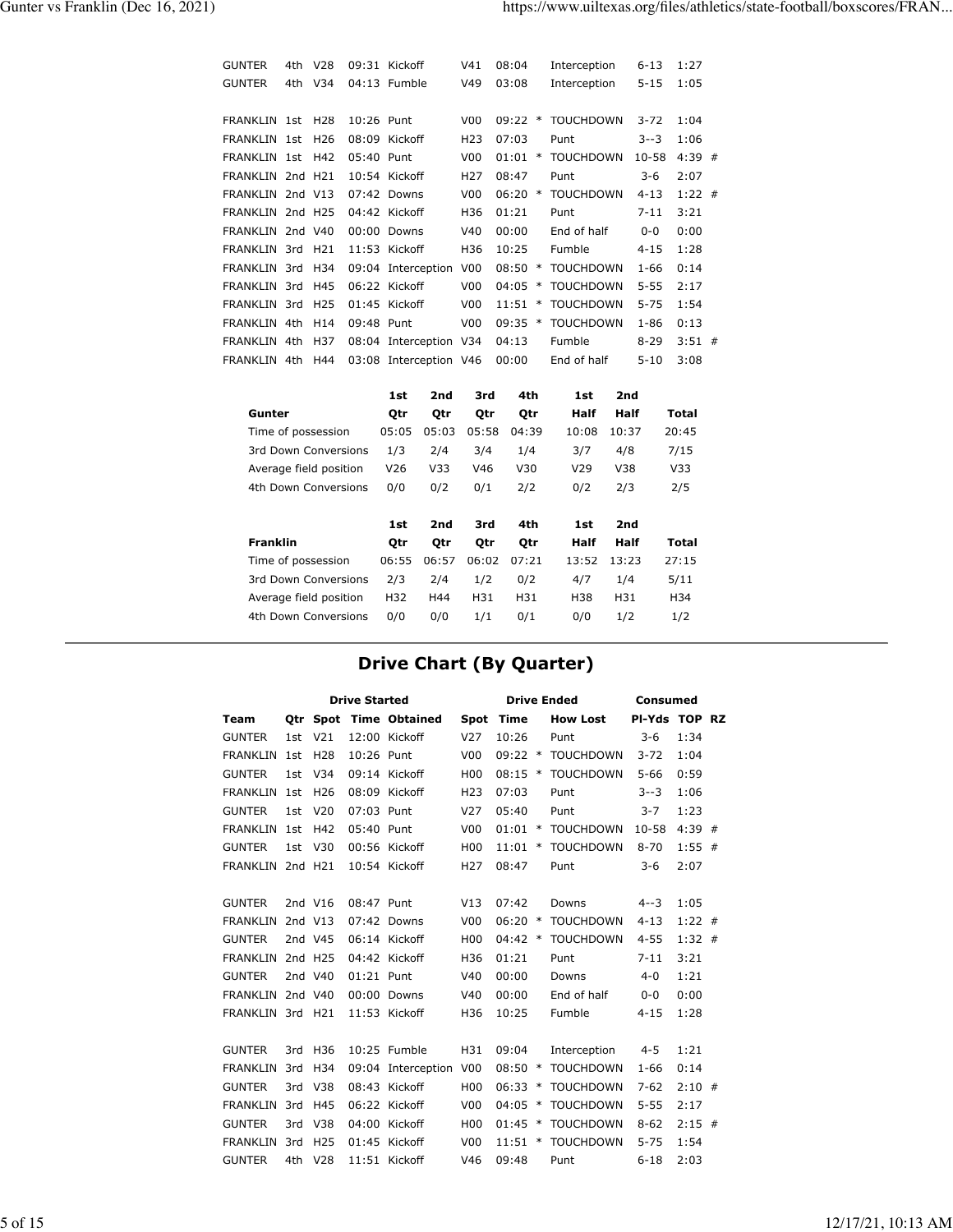| FRANKLIN 4th H14 09:48 Punt  |  |                                               |  | V00 09:35 * TOUCHDOWN 1-86 0:13  |           |                 |
|------------------------------|--|-----------------------------------------------|--|----------------------------------|-----------|-----------------|
| GUNTER 4th V28 09:31 Kickoff |  |                                               |  | V41 08:04 Interception 6-13 1:27 |           |                 |
|                              |  | FRANKLIN 4th H37 08:04 Interception V34 04:13 |  | Fumble                           |           | $8-29$ $3:51$ # |
|                              |  | GUNTER 4th V34 04:13 Fumble V49 03:08         |  | Interception                     | 5-15 1:05 |                 |
|                              |  | FRANKLIN 4th H44 03:08 Interception V46 00:00 |  | End of half                      | 5-10 3:08 |                 |

## **Defensive Statistics**

#### **Defensive Statistics (Final) 2021 UIL Football State Championships Gunter vs Franklin (Dec 16, 2021 at Arlington, Texas)**

| ## | Gunter              |                |                |     |       |   |         |          |   | Solo Ast Total TFL/Yds FF FR-Yds Int-Yds BrUp Blkd Sack/Yds QBH |   |
|----|---------------------|----------------|----------------|-----|-------|---|---------|----------|---|-----------------------------------------------------------------|---|
|    | 32 Ashton Bennett   | 8              | 3              | 9.5 | 1.0/6 |   |         |          |   |                                                                 |   |
| 8  | Ethan Sloan         | 4              | $\overline{2}$ | 5.0 | 2.0/4 |   |         |          |   |                                                                 |   |
| 25 | Saul Rodriguez      | 3              | 4              | 5.0 |       |   |         |          |   |                                                                 |   |
| 54 | Lane Dophied        | 3              | 4              | 5.0 |       | 1 | $1 - 0$ |          |   |                                                                 | 1 |
| 33 | Brayden Hinton      | 3              | 2              | 4.0 | 2.0/7 | 1 |         |          |   | 1.0/5                                                           | 1 |
| 9  | Cole Lemons         | 3              | $\overline{2}$ | 4.0 |       | 1 |         |          | 1 |                                                                 |   |
|    | 11 Adam Reed        | 3              | 1              | 3.5 | 3.0/9 |   |         |          |   |                                                                 |   |
| 61 | Mason Peacock       | $\overline{2}$ | 3              | 3.5 |       |   |         |          |   |                                                                 |   |
| 1  | Cooper Wade         | $\mathbf{1}$   | 5              | 3.5 |       |   |         |          |   |                                                                 |   |
| 15 | Mario Cuevas        | $\mathbf{1}$   | L.             | 1.0 |       |   |         |          |   |                                                                 |   |
|    | 22 Erik Tapia       | $\mathbf{1}$   | l.             | 1.0 |       |   |         |          |   |                                                                 |   |
| 23 | Trey Oblas          |                | 2              | 1.0 |       |   |         |          |   |                                                                 |   |
| 40 | Trey Walton         |                | 2              | 1.0 |       |   |         |          |   |                                                                 |   |
| 12 | Ivy Hellman         |                | 2              | 1.0 |       |   |         |          |   |                                                                 |   |
| 10 | Dakota Lowery       |                | 1              | 0.5 |       |   |         |          |   |                                                                 |   |
| 53 | Carter Layton       | ï              | 1              | 0.5 |       |   |         |          |   |                                                                 |   |
| 5  | Cannon Lemberg      |                | 1              | 0.5 |       |   |         |          |   |                                                                 |   |
| 2  | Hudson Graham       |                | 1              | 0.5 |       |   |         |          |   |                                                                 |   |
| 71 | <b>Nick Bullard</b> |                |                |     |       |   | $1 - 0$ |          |   |                                                                 |   |
| ## | <b>Franklin</b>     |                |                |     |       |   |         |          |   | Solo Ast Total TFL/Yds FF FR-Yds Int-Yds BrUp Blkd Sack/Yds QBH |   |
| 2  | Brayden Youree      | 6              | 3              | 7.5 | 1.0/1 |   |         |          |   |                                                                 |   |
| 51 | Major Kimbrough     | $\overline{4}$ | 7              | 7.5 |       |   |         |          |   |                                                                 |   |
| 32 | Colby Smith         | 3              | 8              | 7.0 |       |   |         | $1 - 11$ |   |                                                                 |   |
| 15 | Bryson Washington   | $\overline{4}$ | 3              | 5.5 |       |   |         |          | 1 |                                                                 |   |
| 7  | Seth Shamblin       | 4              | 3              | 5.5 | 2.0/5 |   |         |          |   |                                                                 | 1 |
| 8  | Devyn Hidrogo       | 4              | 1              | 4.5 |       |   |         |          |   |                                                                 |   |
| 6  | Darren Daugherty    | 3              | 3              | 4.5 |       |   |         |          |   |                                                                 |   |
| 31 | Haze Tomascik       | 2              | 3              | 3.5 | 1.0/5 |   |         |          |   |                                                                 |   |
| 65 | Luis Munoz          | 2              | 2              | 3.0 |       |   |         |          |   |                                                                 |   |
| 3  | <b>Braden Smith</b> | $\overline{2}$ | $\overline{2}$ | 3.0 | 1.0/2 |   |         |          |   |                                                                 |   |
| 1  | Jayden Jackson      | $\mathbf{1}$   | $\overline{2}$ | 2.0 |       |   |         |          |   |                                                                 |   |
| 24 | Malcolm Murphy      | $\mathbf{1}$   | $\overline{2}$ | 2.0 |       |   |         | $2 - 25$ | 1 |                                                                 |   |
| 75 | Andrew Elmore       | l.             | 3              | 1.5 |       |   |         |          |   |                                                                 |   |
| 70 | Russell Stegall     | 1              |                | 1.0 |       |   |         |          |   |                                                                 |   |
| 10 | Fragiel Owens       | $\mathbf{1}$   |                | 1.0 |       |   |         |          |   |                                                                 |   |

## **Participation Report**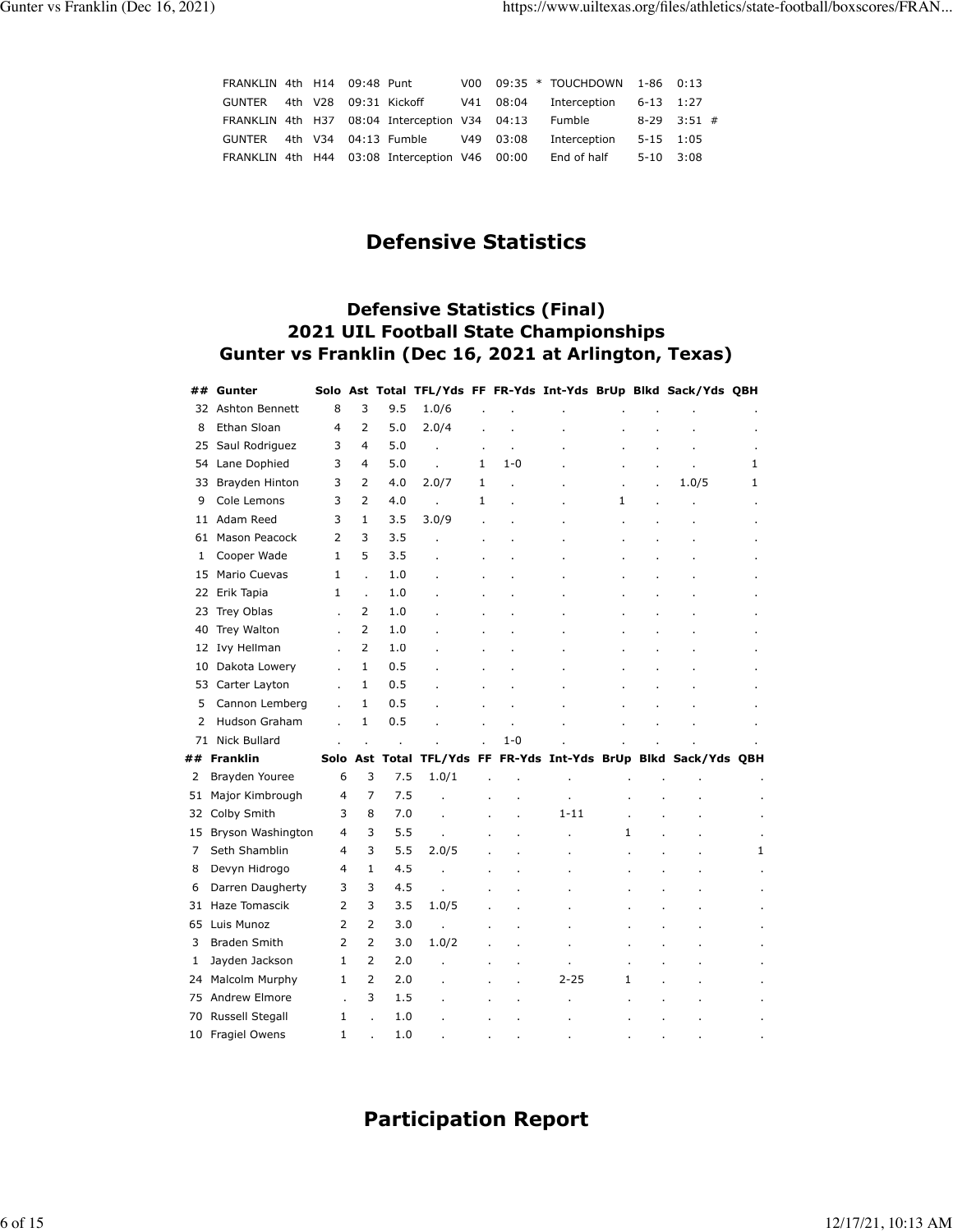#### **Participation Report (Final) 2021 UIL Football State Championships Gunter vs Franklin (Dec 16, 2021 at Arlington, Texas)**

**Gunter**: 1-Cooper Wade, 2-H. Graham, 5-Lemberg, 8-Sloan, 9-Lemons, 10- Lowery, 11-Reed, 12-Hellman, 15-Cuevas, 22-Tapia, 23-Oblas, 25-Rodriguez, 32- Bennett, 33-Hinton, 40-Walton, 53-Layton, 54-Dophied, 61-M. Peacock, 71-N. Bullard, 82-Hubbard.

**Franklin**: 1-Jackson, 2-Youree, 3-B. Smith, 4-Helton, 5-Wade, 6-Daugherty, 7-Shamblin, 8-Hidrogo, 10-F. Owens, 12-Bo. Washington, 15-Br. Washington, 24- Murphy, 31-Tomascik, 32-Co. Smith, 51-Kimbrough, 65-Munoz, 70-Stegall, 75- Elmore.

## **Box Score**

#### **Box Score (Final) Gunter vs Franklin (Dec 16, 2021 at Arlington, Texas)**

|                  | Score by Quarters                                 | $1 \quad 2 \quad 3 \quad 4$ |  | <b>Score</b>               |                                                                                                                                                                                                                                                                                                                                                                                                                                                                                                                                                                                                                                                                                                                                                                                                                                                                                                                                                                                                                                                                                                                                                                                                                                                                                                                                     |
|------------------|---------------------------------------------------|-----------------------------|--|----------------------------|-------------------------------------------------------------------------------------------------------------------------------------------------------------------------------------------------------------------------------------------------------------------------------------------------------------------------------------------------------------------------------------------------------------------------------------------------------------------------------------------------------------------------------------------------------------------------------------------------------------------------------------------------------------------------------------------------------------------------------------------------------------------------------------------------------------------------------------------------------------------------------------------------------------------------------------------------------------------------------------------------------------------------------------------------------------------------------------------------------------------------------------------------------------------------------------------------------------------------------------------------------------------------------------------------------------------------------------|
|                  | Gunter 7 13 15                                    |                             |  | $0 - 35$                   | $Record: (15-1)$                                                                                                                                                                                                                                                                                                                                                                                                                                                                                                                                                                                                                                                                                                                                                                                                                                                                                                                                                                                                                                                                                                                                                                                                                                                                                                                    |
|                  | Franklin 14 7 14 14 - 49                          |                             |  |                            | $Record: (16-0)$                                                                                                                                                                                                                                                                                                                                                                                                                                                                                                                                                                                                                                                                                                                                                                                                                                                                                                                                                                                                                                                                                                                                                                                                                                                                                                                    |
| Scoring Summary: |                                                   |                             |  |                            | 1st 09:22 FRANKLIN - Malcolm Murphy 59 yd run (Seth Shamblin kick), 3-72 1:04, GUNTER 0 - FRANKLIN 7<br>08:15 GUNTER – Cole Lemons 25 yd pass from Hudson Graham (Logan Hubbard kick), 5–66 0:59, GUNTER 7 – FRANKLIN 7<br>01:01 FRANKLIN - Bryson Washington 18 yd run (Seth Shamblin kick), 10-58 4:39, GUNTER 7 - FRANKLIN 14<br>$2nd$ 11:01 GUNTER - Ethan Sloan 1 yd run (Logan Hubbard kick), 8-70 1:55, GUNTER 14 - FRANKLIN 14<br>06:20 FRANKLIN - Bryson Washington 1 yd run (Seth Shamblin kick), 4-13 1:22, GUNTER 14 - FRANKLIN 21<br>04:42 GUNTER - Cole Lemons 5 yd pass from Hudson Graham (Logan Hubbard kick failed), 4-55 1:32, GUNTER 20 - FRANKLIN 21<br>3rd 08:50 FRANKLIN - Bryson Washington 66 yd run (Seth Shamblin kick), 1-66 0:14, GUNTER 20 - FRANKLIN 28<br>06:33 GUNTER - Ethan Sloan 20 yd pass from Hudson Graham (Ethan Sloan rush), 7-62 2:10, GUNTER 28 - FRANKLIN 28<br>04:05 FRANKLIN - Malcolm Murphy 34 yd run (Seth Shamblin kick), 5-55 2:17, GUNTER 28 - FRANKLIN 35<br>01:45 GUNTER - Brayden Hinton 4 yd run (Logan Hubbard kick), 8-62 2:15, GUNTER 35 - FRANKLIN 35<br>4th 11:51 FRANKLIN – Malcolm Murphy 61 yd run (Seth Shamblin kick), 5–75 1:54, GUNTER 35 – FRANKLIN 42 <br>09:35 FRANKLIN - Malcolm Murphy 86 yd run (Seth Shamblin kick), 1-86 0:13, GUNTER 35 - FRANKLIN 49 |
|                  |                                                   |                             |  |                            | <b>GUNTER FRANKLIN</b>                                                                                                                                                                                                                                                                                                                                                                                                                                                                                                                                                                                                                                                                                                                                                                                                                                                                                                                                                                                                                                                                                                                                                                                                                                                                                                              |
|                  | FIRST DOWNS                                       |                             |  | 17                         | 19                                                                                                                                                                                                                                                                                                                                                                                                                                                                                                                                                                                                                                                                                                                                                                                                                                                                                                                                                                                                                                                                                                                                                                                                                                                                                                                                  |
|                  | RUSHES-YARDS (NET)                                |                             |  | $51 - 237$                 | $56 - 523$                                                                                                                                                                                                                                                                                                                                                                                                                                                                                                                                                                                                                                                                                                                                                                                                                                                                                                                                                                                                                                                                                                                                                                                                                                                                                                                          |
|                  | PASSING YDS (NET)                                 |                             |  | 149                        | ิด                                                                                                                                                                                                                                                                                                                                                                                                                                                                                                                                                                                                                                                                                                                                                                                                                                                                                                                                                                                                                                                                                                                                                                                                                                                                                                                                  |
|                  | Passes Att-Comp-Int<br>TOTAL OFFENSE PLAYS-YARDS  |                             |  | $16 - 8 - 3$<br>$67 - 386$ | $3 - 0 - 0$<br>$59 - 523$                                                                                                                                                                                                                                                                                                                                                                                                                                                                                                                                                                                                                                                                                                                                                                                                                                                                                                                                                                                                                                                                                                                                                                                                                                                                                                           |
|                  | Fumble Returns-Yards                              |                             |  | $0 - Q$                    | $0 - 0$                                                                                                                                                                                                                                                                                                                                                                                                                                                                                                                                                                                                                                                                                                                                                                                                                                                                                                                                                                                                                                                                                                                                                                                                                                                                                                                             |
|                  | Punt Returns-Yards                                |                             |  | $0 - 0$                    | $1 - 3$                                                                                                                                                                                                                                                                                                                                                                                                                                                                                                                                                                                                                                                                                                                                                                                                                                                                                                                                                                                                                                                                                                                                                                                                                                                                                                                             |
|                  | Kickoff Returns-Yards                             |                             |  | $8 - 98$                   | $4 - 60$                                                                                                                                                                                                                                                                                                                                                                                                                                                                                                                                                                                                                                                                                                                                                                                                                                                                                                                                                                                                                                                                                                                                                                                                                                                                                                                            |
|                  | Interception Returns-Yards                        |                             |  | $0 - 0$                    | $3 - 36$                                                                                                                                                                                                                                                                                                                                                                                                                                                                                                                                                                                                                                                                                                                                                                                                                                                                                                                                                                                                                                                                                                                                                                                                                                                                                                                            |
|                  | Punts $(Number-Avq)$                              |                             |  | $3 - 39.7$                 | $3 - 46.0$                                                                                                                                                                                                                                                                                                                                                                                                                                                                                                                                                                                                                                                                                                                                                                                                                                                                                                                                                                                                                                                                                                                                                                                                                                                                                                                          |
|                  | Fumbles-Lost                                      |                             |  | $1 - 0$                    | $4 - 2$                                                                                                                                                                                                                                                                                                                                                                                                                                                                                                                                                                                                                                                                                                                                                                                                                                                                                                                                                                                                                                                                                                                                                                                                                                                                                                                             |
|                  | Penalties-Yards                                   |                             |  | $3 - 15$                   | $7 - 55$                                                                                                                                                                                                                                                                                                                                                                                                                                                                                                                                                                                                                                                                                                                                                                                                                                                                                                                                                                                                                                                                                                                                                                                                                                                                                                                            |
|                  | Possession Time                                   |                             |  | 20:45                      | 27:15                                                                                                                                                                                                                                                                                                                                                                                                                                                                                                                                                                                                                                                                                                                                                                                                                                                                                                                                                                                                                                                                                                                                                                                                                                                                                                                               |
|                  | Third-Down Conversions                            |                             |  | 7 of 15                    | 5 of 11                                                                                                                                                                                                                                                                                                                                                                                                                                                                                                                                                                                                                                                                                                                                                                                                                                                                                                                                                                                                                                                                                                                                                                                                                                                                                                                             |
|                  | Fourth-Down Conversions                           |                             |  | $2$ of $5$                 | $1$ of $2$                                                                                                                                                                                                                                                                                                                                                                                                                                                                                                                                                                                                                                                                                                                                                                                                                                                                                                                                                                                                                                                                                                                                                                                                                                                                                                                          |
|                  | Red-Zone Scores-Chances<br>Sacks By: Number-Yards |                             |  | $4 - 4$<br>$1 - 5$         | $2 - 3$<br>$0 - 0$                                                                                                                                                                                                                                                                                                                                                                                                                                                                                                                                                                                                                                                                                                                                                                                                                                                                                                                                                                                                                                                                                                                                                                                                                                                                                                                  |
|                  |                                                   |                             |  |                            |                                                                                                                                                                                                                                                                                                                                                                                                                                                                                                                                                                                                                                                                                                                                                                                                                                                                                                                                                                                                                                                                                                                                                                                                                                                                                                                                     |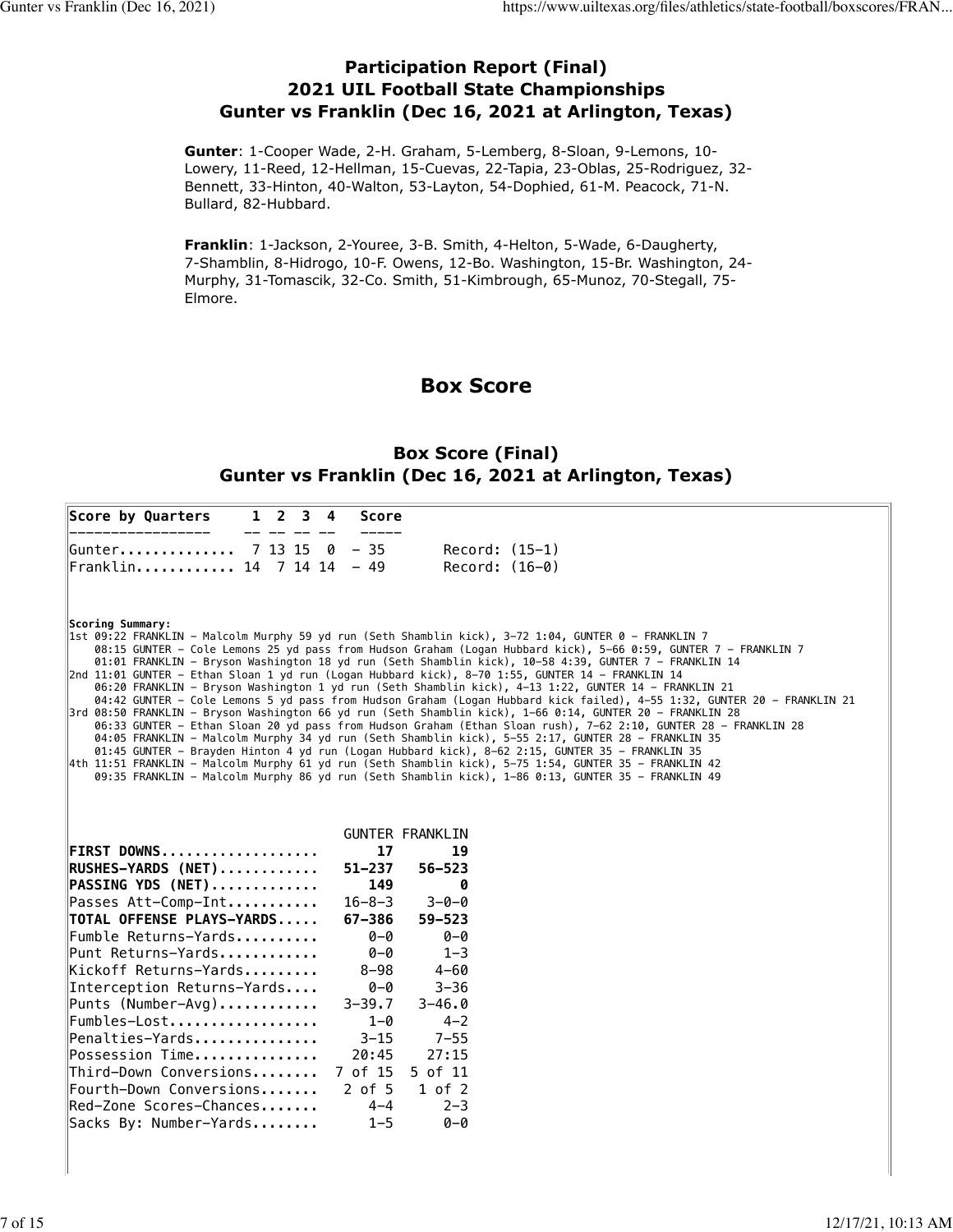**RUSHING:** Gunter-Saul Rodriguez 2-61; Hudson Graham 14-57; Brayden Hinton 12-53; Ethan Sloan 10-46; Ashton Bennett 5-14; Ivy Hellman 6-9; Cole Lemons 1-0; TEAM 1-minus 3. Franklin-Malcolm Murphy 15-280; Bryson Washington 17-165; Bobby Washington 18-96; Jayden Jackson 1-minus 2; Marcus Wade 1-minus 4; TEAM 4-minus 12. **PASSING:** Gunter-Hudson Graham 8-16-3-149. Franklin-Marcus Wade 0-3-0-0. **RECEIVING:** Gunter-Ethan Sloan 4-82; Cole Lemons 3-37; Cannon Lemberg 1-30. Franklin-. **INTERCEPTIONS:** Gunter-None. Franklin-Malcolm Murphy 2-25; Colby Smith 1-11. **FUMBLES:** Gunter-Hudson Graham 1-0. Franklin-Malcolm Murphy 1-1; Marcus Wade 1-1; Bobby Washington 1-0; TEAM 1-0. Stadium: AT&T Stadium Attendance: 11700 Kickoff time: 7:08 PM End of Game: 10:02 PM Total elapsed time: 2:54 Officials: Referee: Bobby Bain; Umpire: Scotty Wilkins; Linesman: Wesley JOnes; Line judge: Chad Young; Back judge: Coy Lancaster; Field judge: Isaiah Lopez; Side judge: John Sharp; Temperature: 72 Wind: N/A Weather: Indoors Conference 3A-D2 Championship MVP: Offensive - #24 Malcolm Murphy (Franklin) MVP: Defensive - #32 Colby Smith (Franklin) Gunter vs Franklin (Dec 16, 2021 at Arlington, Texas) **SACKS (UA-A):** Gunter-Brayden Hinton 1-0. Franklin-None. **TACKLES (UA-A):** Gunter-Ashton Bennett 8-3; Ethan Sloan 4-2; Saul Rodriguez 3-4; Lane Dophied 3-4; Cole Lemons 3-2; Brayden Hinton 3-2; Adam Reed 3-1; Mason Peacock 2-3; Cooper Wade 1-5; Mario Cuevas 1-0; Erik Tapia 1-0; Trey Oblas 0-2; Trey Walton 0-2; Ivy Hellman 0-2; Dakota Lowery 0-1; Carter Layton 0-1; Cannon Lemberg 0-1; Hudson Graham 0-1. Franklin-Brayden Youree 6-3; Major Kimbrough 4-7; Colby Smith 3-8; Bryson Washington 4-3; Seth Shamblin 4-3; Devyn Hidrogo 4-1; Darren Daugherty 3-3; Haze Tomascik 2-3; Luis Munoz 2-2; Braden Smith 2-2; Jayden Jackson 1-2; Malcolm Murphy 1-2; Andrew Elmore 0-3; Russell Stegall 1-0; Fragiel Owens 1-0.

#### **Player participation:**

Gunter: 1-Cooper Wade, 2-H. Graham, 5-Lemberg, 8-Sloan, 9-Lemons, 10-Lowery, 11-Reed, 12-Hellman, 15-Cuevas, 22-Tapia, 23-Oblas, 25-Rodriguez, 32-Bennett, 33-Hinton, 40-Walton, 53-Layton, 54-Dophied, 61-M. Peacock, 71-N. Bullard, 82-Hubbard.

Franklin: 1-Jackson, 2-Youree, 3-B. Smith, 4-Helton, 5-Wade, 6-Daugherty, 7-Shamblin, 8-Hidrogo, 10-F. Owens, 12-Bo. Washington, 15-Br. Washington, 24-Murphy, 31-Tomascik, 32-Co. Smith, 51-Kimbrough, 65-Munoz, 70-Stegall, 75-Elmore.

**Play-by-Play Summary**

**Play-by-Play Summary 2021 UIL Football State Championships**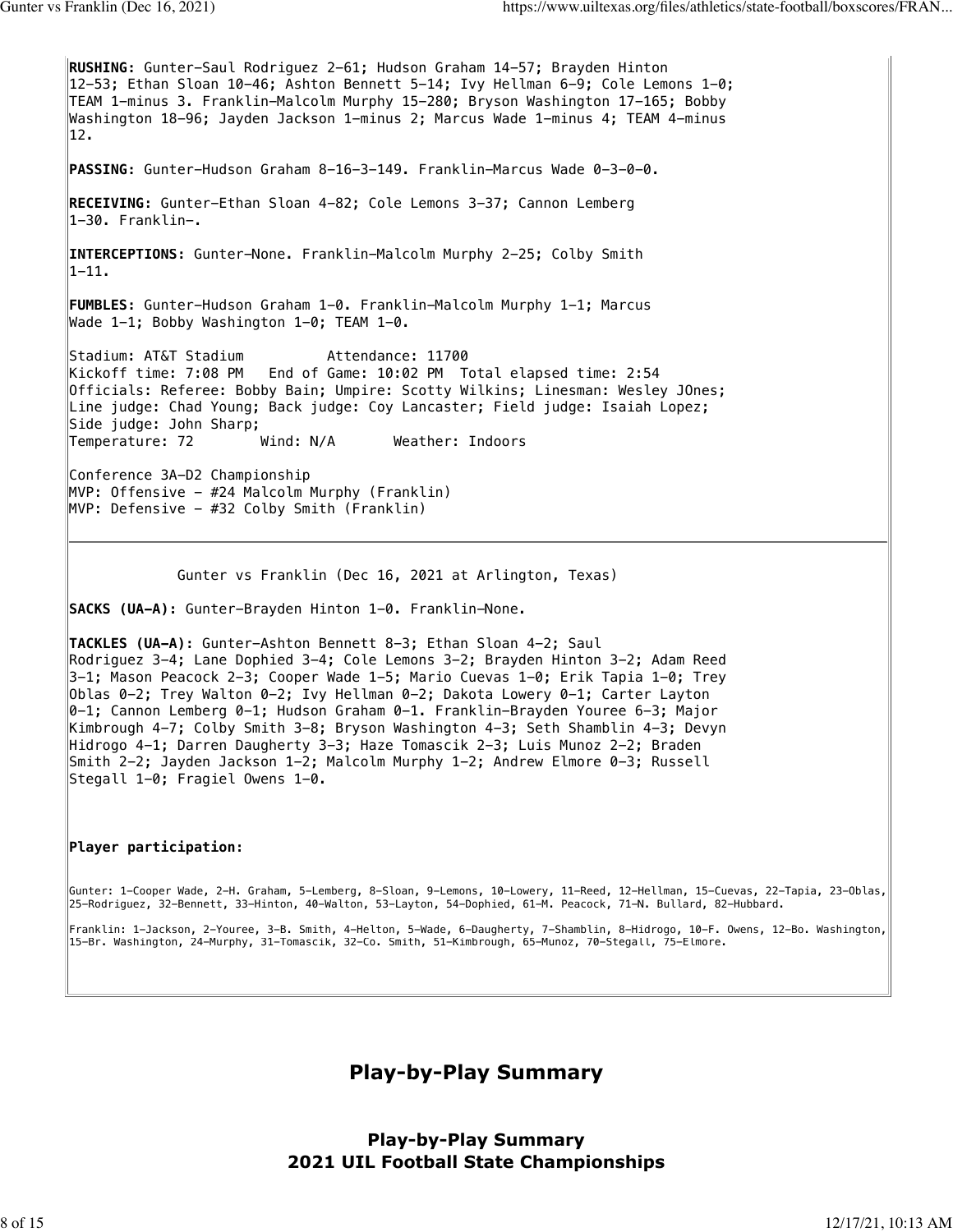## **Gunter vs Franklin (Dec 16, 2021 at Arlington, Texas)**

## **1st Quarter**

|          |                    | Frankin Wins toss & defers; Gunter to receive & defend east endzone                                                                                                                                                         |
|----------|--------------------|-----------------------------------------------------------------------------------------------------------------------------------------------------------------------------------------------------------------------------|
| Gunter   |                    | 1-10 at Gunter40 FRANKLIN ball on FRANKLIN40.                                                                                                                                                                               |
|          |                    | Shamblin kickoff 45 yards to the GUNTER15, H. Graham return 6 yards to the GUNTER21, out-of-bounds (Stegall).                                                                                                               |
| Gunter   |                    | 1-10 at Gunter21 H. Graham rush for 1 yard to the GUNTER22 (Shamblin; Kimbrough).                                                                                                                                           |
| Gunter   |                    | 2-9 at Gunter22 Bennett rush for 1 yard to the GUNTER23 (Kimbrough).                                                                                                                                                        |
| Gunter   |                    | 3-8 at Gunter23 Sloan rush for 4 yards to the GUNTER27 (Co. Smith; Youree).                                                                                                                                                 |
| Gunter   |                    | 4-4 at Gunter27 H. Graham punt 45 yards to the FRANKLIN28, downed.                                                                                                                                                          |
|          |                    | Drive: 3 plays, 6 yards, TOP 01:34                                                                                                                                                                                          |
| Franklin |                    | 1-10 at Franklin28 FRANKLIN drive start at 10:26.                                                                                                                                                                           |
| Franklin | 1-10 at Franklin28 | Bo. Washington rush for 4 yards to the FRANKLIN32, fumble forced by Lemons, fumble by Bo. Washington recovered by<br>FRANKLIN Bo. Washington at FRANKLIN35, Bo. Washington for 2 yards to the FRANKLIN37 (Lemons; Hellman). |
| Franklin |                    | 2-1 at Franklin37 Br. Washington rush for 4 yards to the FRANKLIN41, 1ST DOWN FRANKLIN (Bennett).                                                                                                                           |
| Franklin |                    | 1-10 at Franklin41 Murphy rush for 59 yards to the GUNTER0, 1ST DOWN FRANKLIN, TOUCHDOWN, clock 09:22.                                                                                                                      |
|          |                    | Shamblin kick attempt good.                                                                                                                                                                                                 |
|          |                    | Franklin 7, Gunter 0                                                                                                                                                                                                        |
|          |                    | Drive: 3 plays, 72 yards, TOP 01:12                                                                                                                                                                                         |
|          |                    | Shamblin kickoff 44 yards to the GUNTER16, H. Graham return 18 yards to the GUNTER34 (Youree).                                                                                                                              |
| Gunter   |                    | 1-10 at Gunter34 GUNTER drive start at 09:14.                                                                                                                                                                               |
| Gunter   |                    | 1-10 at Gunter34 H. Graham rush for 6 yards to the GUNTER40 (Murphy; Co. Smith).                                                                                                                                            |
| Gunter   |                    | 2-4 at Gunter40 Sloan rush for 3 yards to the GUNTER43 (Youree).                                                                                                                                                            |
| Gunter   |                    | 3-1 at Gunter43 Rodriguez rush for 7 yards to the 50 yardline, 1ST DOWN GUNTER (Hidrogo).                                                                                                                                   |
| Gunter   |                    | 1-10 at Gunter50 Sloan rush for 25 yards to the FRANKLIN25, 1ST DOWN GUNTER, out-of-bounds (Murphy;Daugherty).                                                                                                              |
| Gunter   |                    | 1-10 at Franklin25 H. Graham pass complete to Lemons for 25 yards to the FRANKLIN0, 1ST DOWN GUNTER, TOUCHDOWN, clock 08:15.                                                                                                |
|          |                    | Hubbard kick attempt good.                                                                                                                                                                                                  |
|          |                    | <b>Gunter 7, Franklin 7</b>                                                                                                                                                                                                 |
|          |                    | Drive: 5 plays, 66 yards, TOP 01:05                                                                                                                                                                                         |
|          |                    | Hubbard kickoff 41 yards to the FRANKLIN19, Br. Washington return 7 yards to the FRANKLIN26 (Lowery;Lemberg).                                                                                                               |
| Franklin |                    | 1-10 at Franklin26 FRANKLIN drive start at 08:09.                                                                                                                                                                           |
| Franklin |                    | 1-10 at Franklin26 Bo. Washington rush for 2 yards to the FRANKLIN28 (Dophied).                                                                                                                                             |
| Franklin |                    | 2-8 at Franklin28 PENALTY FRANKLIN false start (Stegall) 5 yards to the FRANKLIN23.                                                                                                                                         |
| Franklin |                    | 2-13 at Franklin23 Wade pass incomplete to B. Smith, QB hurry by Dophied.                                                                                                                                                   |
| Franklin |                    | 3-13 at Franklin23 Wade pass incomplete to Helton (Lemons).                                                                                                                                                                 |
| Franklin |                    | 4-13 at Franklin23 Helton punt 57 yards to the GUNTER20, downed.                                                                                                                                                            |
|          |                    | Drive: 3 plays, minus 3 yards, TOP 01:06                                                                                                                                                                                    |
| Gunter   |                    | 1-10 at Gunter20 GUNTER drive start at 07:03.                                                                                                                                                                               |
| Gunter   |                    | 1-10 at Gunter20 Sloan rush for loss of 1 yard to the GUNTER19 (Youree).                                                                                                                                                    |
| Gunter   |                    | 2-11 at Gunter19 Hellman rush for 5 yards to the GUNTER24 (Kimbrough; Youree).                                                                                                                                              |
| Gunter   |                    | 3-6 at Gunter24 H. Graham rush for 3 yards to the GUNTER27 (Kimbrough; Munoz)                                                                                                                                               |
| Gunter   |                    | 4-3 at Gunter27 H. Graham punt 34 yards to the FRANKLIN39, Helton return 3 yards to the FRANKLIN42 (Cuevas).                                                                                                                |
|          |                    | Drive: 3 plays, 7 yards, TOP 01:23                                                                                                                                                                                          |
| Franklin |                    | 1-10 at Franklin42 FRANKLIN drive start at 05:40.                                                                                                                                                                           |
| Franklin |                    | 1-10 at Franklin42 Bo. Washington rush for 6 yards to the FRANKLIN48 (Walton; Sloan).                                                                                                                                       |
| Franklin |                    | 2-4 at Franklin48 TEAM rush for no gain to the FRANKLIN48, fumble by TEAM recovered by FRANKLIN Wade at FRANKLIN46.                                                                                                         |
| Franklin |                    | 3-6 at Franklin46 Murphy rush for 6 yards to the GUNTER48, 1ST DOWN FRANKLIN (Dophied).                                                                                                                                     |
| Franklin |                    | 1-10 at Gunter48 Br. Washington rush for 7 yards to the GUNTER41 (Rodriguez).                                                                                                                                               |
| Franklin |                    | 2-3 at Gunter41 Murphy rush for 3 yards to the GUNTER38, 1ST DOWN FRANKLIN (Rodriguez; Oblas).                                                                                                                              |
| Franklin |                    | 1-10 at Gunter 38 Bo. Washington rush for 9 yards to the GUNTER 29 (M. Peacock).                                                                                                                                            |
| Franklin |                    | 2-1 at Gunter29 Bo. Washington rush for 12 yards to the GUNTER17, 1ST DOWN FRANKLIN (Sloan).                                                                                                                                |
| Franklin |                    | 1-10 at Gunter17 Jackson rush for loss of 2 yards to the GUNTER19 (Sloan).                                                                                                                                                  |
| Franklin |                    | 2-12 at Gunter19 Bo. Washington rush for 1 yard to the GUNTER18 (Hellman; Rodriguez).                                                                                                                                       |
| Franklin |                    | 3-11 at Gunter18 Br. Washington rush for 18 yards to the GUNTERO, 1ST DOWN FRANKLIN, TOUCHDOWN, clock 01:01.<br>Shamblin kick attempt good.                                                                                 |
|          |                    | Franklin 14, Gunter 7                                                                                                                                                                                                       |
|          |                    |                                                                                                                                                                                                                             |

Drive: 10 plays, 58 yards, TOP 04:44 Shamblin kickoff 44 yards to the GUNTER16, H. Graham return 14 yards to the GUNTER30 (Co. Smith;Jackson).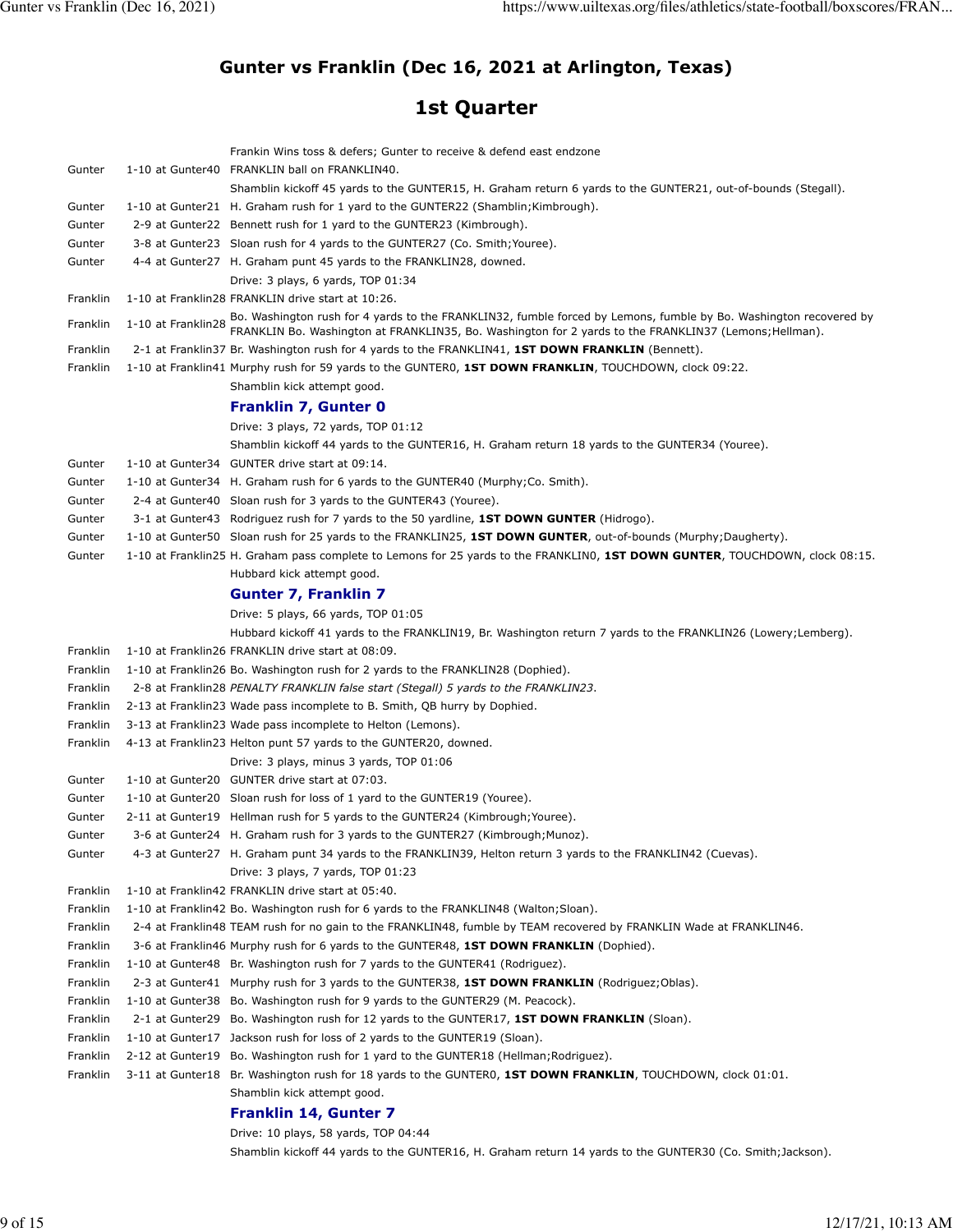| Gunter               |                 | 1-10 at Gunter30 GUNTER drive start at 00:56.                                                                                                                                                               |
|----------------------|-----------------|-------------------------------------------------------------------------------------------------------------------------------------------------------------------------------------------------------------|
| Gunter               |                 | 1-10 at Gunter 30 Sloan rush for loss of 2 yards to the GUNTER 28 (Shamblin).                                                                                                                               |
| Gunter               |                 | 2-12 at Gunter28 Sloan rush for 4 yards to the GUNTER32 (Youree; Br. Washington).                                                                                                                           |
|                      |                 | Drive: 2 plays, 2 yards, TOP 02:02                                                                                                                                                                          |
|                      |                 | Franklin 14, Gunter 7                                                                                                                                                                                       |
|                      |                 | 2nd Quarter                                                                                                                                                                                                 |
| Gunter               |                 | 3-8 at Gunter32 Start of 2nd quarter, clock 12:00.                                                                                                                                                          |
| Gunter               | 3-8 at Gunter32 | H. Graham pass complete to Lemberg for 30 yards to the FRANKLIN38, 1ST DOWN GUNTER, out-of-bounds<br>(Daugherty).                                                                                           |
| Gunter               |                 | 1-10 at Franklin38 Sloan rush for 1 yard to the FRANKLIN37, out-of-bounds (Youree).                                                                                                                         |
| Gunter               |                 | 2-9 at Franklin37 Hinton rush for 10 yards to the FRANKLIN27, 1ST DOWN GUNTER (Hidrogo).                                                                                                                    |
| Gunter               |                 | 1-10 at Franklin27 H. Graham pass complete to Sloan for 22 yards to the FRANKLIN5, 1ST DOWN GUNTER, out-of-bounds (Hidrogo).                                                                                |
| Gunter               |                 | 1-G at Franklin05 Hinton rush for 4 yards to the FRANKLIN1 (Co. Smith; Munoz).                                                                                                                              |
| Gunter               |                 | 2-G at Franklin01 Sloan rush for 1 yard to the FRANKLINO, TOUCHDOWN, clock 11:01.<br>Hubbard kick attempt good.                                                                                             |
|                      |                 | Gunter 14, Franklin 14                                                                                                                                                                                      |
|                      |                 | Drive: 8 plays, 70 yards, TOP 02:02                                                                                                                                                                         |
|                      |                 | Hubbard kickoff 49 yards to the FRANKLIN11, Bo. Washington return 10 yards to the FRANKLIN21 (Tapia).                                                                                                       |
| Franklin             |                 | 1-10 at Franklin21 FRANKLIN drive start at 10:54.                                                                                                                                                           |
| Franklin             |                 | 1-10 at Franklin21 Murphy rush for 8 yards to the FRANKLIN29 (Bennett).                                                                                                                                     |
| Franklin             |                 | 2-2 at Franklin29 Bo. Washington rush for 1 yard to the FRANKLIN30 (Bennett).                                                                                                                               |
| Franklin             |                 | 3-1 at Franklin30 PENALTY FRANKLIN false start (C. Medders) 5 yards to the FRANKLIN25.                                                                                                                      |
| Franklin             |                 | 3-6 at Franklin25 Murphy rush for 2 yards to the FRANKLIN27 (Rodriguez; Cooper Wade).                                                                                                                       |
| Franklin             |                 | 4-4 at Franklin27 Timeout Gunter, clock 09:00.                                                                                                                                                              |
| Franklin             |                 | 4-4 at Franklin27 Helton punt 57 yards to the GUNTER16, downed.<br>Drive: 3 plays, 6 yards, TOP 02:07                                                                                                       |
| Gunter               |                 | 1-10 at Gunter16 GUNTER drive start at 08:47.                                                                                                                                                               |
| Gunter               |                 | 1-10 at Gunter16 Bennett rush for 5 yards to the GUNTER21 (Co. Smith).                                                                                                                                      |
| Gunter               |                 | 2-5 at Gunter21 Hellman rush for loss of 3 yards to the GUNTER18 (Shamblin).                                                                                                                                |
| Gunter               |                 | 3-8 at Gunter18 H. Graham pass incomplete to Lemberg.                                                                                                                                                       |
| Gunter               |                 | 4-8 at Gunter18 H. Graham rush for loss of 5 yards to the GUNTER13, out-of-bounds (Tomascik), fumble by H. Graham.                                                                                          |
|                      |                 | Drive: 4 plays, minus 3 yards, TOP 01:05                                                                                                                                                                    |
| Franklin             |                 | 1-10 at Gunter13 FRANKLIN drive start at 07:42.                                                                                                                                                             |
| Franklin             |                 | 1-10 at Gunter13 Murphy rush for 1 yard to the GUNTER12 (Dophied; Bennett).                                                                                                                                 |
| Franklin             |                 | 2-9 at Gunter12 Br. Washington rush for loss of 2 yards to the GUNTER14 (Sloan).                                                                                                                            |
| Franklin<br>Franklin |                 | 3-11 at Gunter14 Br. Washington rush for 13 yards to the GUNTER1, <b>1ST DOWN FRANKLIN</b> (Lemons; Cooper Wade).<br>1-G at Gunter01 Br. Washington rush for 1 yard to the GUNTER0, TOUCHDOWN, clock 06:20. |
|                      |                 | Shamblin kick attempt good.                                                                                                                                                                                 |
|                      |                 | <b>Franklin 21, Gunter 14</b>                                                                                                                                                                               |
|                      |                 | Drive: 4 plays, 13 yards, TOP 01:28                                                                                                                                                                         |
|                      |                 | Shamblin kickoff 45 yards to the GUNTER15, Sloan return 25 yards to the GUNTER40, out-of-bounds (Jackson), PENALTY<br>FRANKLIN offside 5 yards to the GUNTER45, 1st and 10, GUNTER ball on GUNTER45.        |
| Gunter               |                 | 1-10 at Gunter45 GUNTER drive start at 06:14.                                                                                                                                                               |
| Gunter               |                 | 1-10 at Gunter45 Rodriguez rush for 54 yards to the FRANKLIN1, 1ST DOWN GUNTER (Br. Washington).                                                                                                            |
| Gunter               |                 | 1-G at Franklin01 PENALTY GUNTER false start (Bennett) 5 yards to the FRANKLIN6.                                                                                                                            |
| Gunter               |                 | 1-G at Franklin06 H. Graham rush for 5 yards to the FRANKLIN1 (Elmore; Kimbrough).                                                                                                                          |
| Gunter               |                 | 2-G at Franklin01 PENALTY GUNTER illegal shift 5 yards to the FRANKLIN6.                                                                                                                                    |
| Gunter               |                 | 2-G at Franklin06 H. Graham rush for 1 yard to the FRANKLIN5 (Kimbrough).                                                                                                                                   |
| Gunter               |                 | 3-G at Franklin05 H. Graham pass complete to Lemons for 5 yards to the FRANKLIN0, TOUCHDOWN, clock 04:42.<br>Hubbard kick attempt failed.                                                                   |
|                      |                 |                                                                                                                                                                                                             |
|                      |                 | <b>Franklin 21, Gunter 20</b>                                                                                                                                                                               |
|                      |                 | Drive: 4 plays, 55 yards, TOP 01:32                                                                                                                                                                         |
| Franklin             |                 | Hubbard kickoff 60 yards to the FRANKLINO, touchback.<br>1-10 at Franklin25 FRANKLIN drive start at 04:42.                                                                                                  |
| Franklin             |                 | 1-10 at Franklin25 Murphy rush for 7 yards to the FRANKLIN32 (Cooper Wade; Rodriguez).                                                                                                                      |
| Franklin             |                 | 2-3 at Franklin32 Bo. Washington rush for 2 yards to the FRANKLIN34 (Bennett; Dophied).                                                                                                                     |
| Franklin             |                 | 3-1 at Franklin34 Br. Washington rush for 2 yards to the FRANKLIN36, 1ST DOWN FRANKLIN (Hinton; Sloan).                                                                                                     |
| Franklin             |                 | 1-10 at Franklin 36 Bo. Washington rush for 4 yards to the FRANKLIN40 (Bennett).                                                                                                                            |
|                      |                 |                                                                                                                                                                                                             |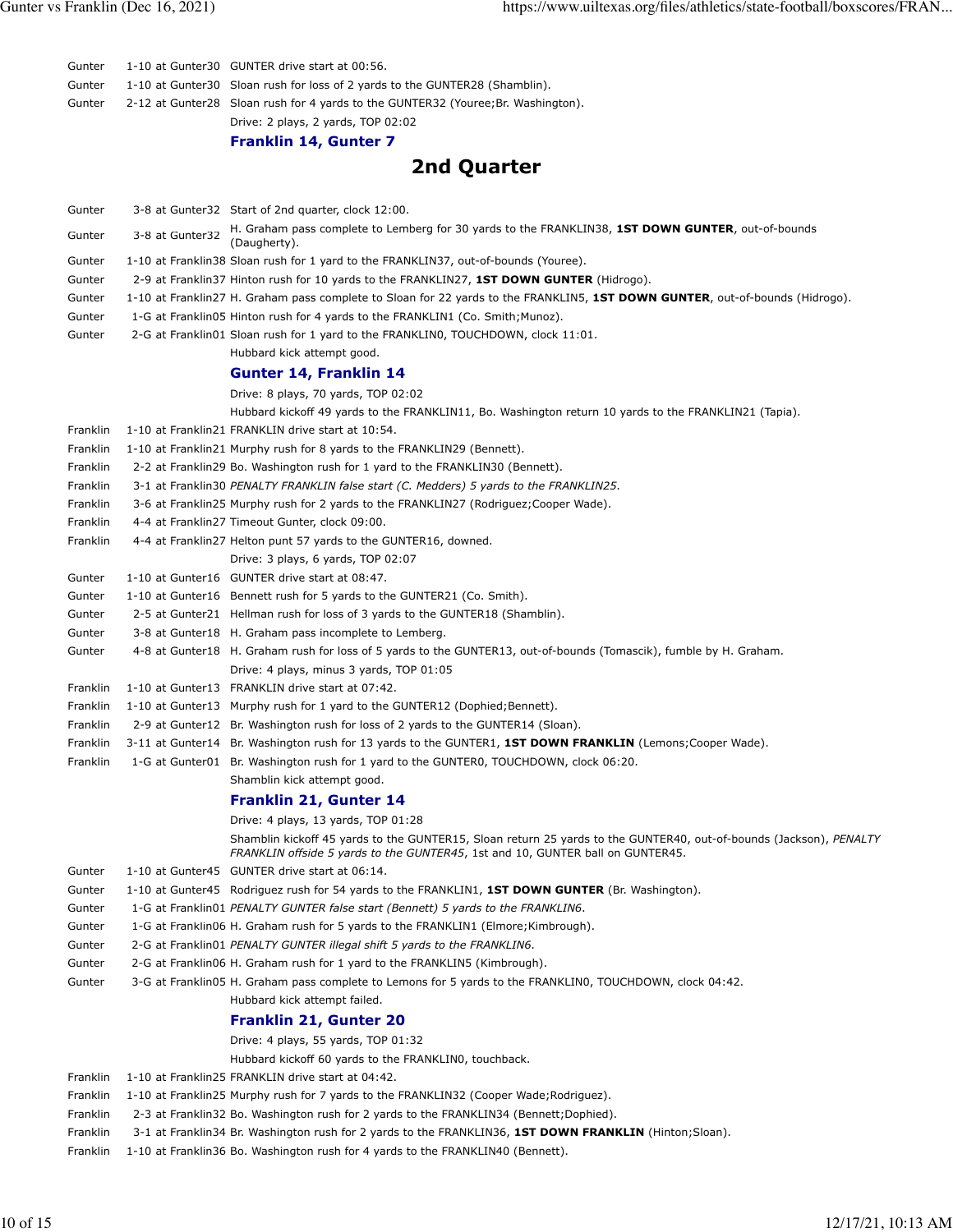|                 |                                | 9. J.A.                                                                                                                                      |
|-----------------|--------------------------------|----------------------------------------------------------------------------------------------------------------------------------------------|
|                 |                                | <b>Franklin 21, Gunter 20</b>                                                                                                                |
| <b>Franklin</b> |                                | 1-10 at Gunter40 End of half, clock 00:00.                                                                                                   |
| Franklin        |                                | 1-10 at Gunter40 FRANKLIN drive start at 00:00.                                                                                              |
|                 |                                | Drive: 4 plays, 0 yards, TOP 01:21                                                                                                           |
| Gunter          |                                | 4-7 at Gunter43 TEAM rush for loss of 3 yards to the GUNTER40.                                                                               |
| Gunter          | 4-2 at Gunter48                | H. Graham pass complete to Lemons for 52 yards to the FRANKLINO, PENALTY GUNTER illegal motion (Hinton) 5 yards to<br>the GUNTER43, NO PLAY. |
| Gunter          |                                | 4-2 at Gunter48 Timeout Gunter, clock 00:04.                                                                                                 |
| Gunter          |                                | 3-4 at Gunter46 Hinton rush for 2 yards to the GUNTER48 (Elmore; Kimbrough).                                                                 |
| Gunter          |                                | 3-4 at Gunter46 Timeout Gunter, clock 00:51.                                                                                                 |
| Gunter          |                                | 2-8 at Gunter42 H. Graham pass complete to Sloan for 4 yards to the GUNTER46 (Daugherty; Shamblin).                                          |
| Gunter          |                                | 1-10 at Gunter40 Hellman rush for 2 yards to the GUNTER42 (Br. Washington).                                                                  |
| Gunter          |                                | 1-10 at Gunter40 GUNTER drive start at 01:21.                                                                                                |
|                 |                                | Drive: 7 plays, 11 yards, TOP 03:21                                                                                                          |
| Franklin        |                                | 4-10 at Franklin36 Helton punt 24 yards to the GUNTER40, out-of-bounds.                                                                      |
| Franklin        |                                | 3-10 at Franklin36 Wade pass incomplete, QB hurry by Hinton.                                                                                 |
| Franklin        |                                | 2-14 at Franklin32 Br. Washington rush for 4 yards to the FRANKLIN36 (Rodriguez).                                                            |
| Franklin        | 2-14 at Franklin32 2nd and 14. |                                                                                                                                              |
| Franklin        | 2-6 at Franklin40              | Murphy rush for 7 yards to the FRANKLIN47, PENALTY FRANKLIN personal foul (Br. Washington) 15 yards to the<br>FRANKLIN32.                    |

## **3rd Quarter**

| Franklin |                    | 1-10 at Gunter40 Start of 3rd quarter, clock 12:00, GUNTER ball on GUNTER40.                                                                                           |
|----------|--------------------|------------------------------------------------------------------------------------------------------------------------------------------------------------------------|
|          |                    | Hubbard kickoff 57 yards to the FRANKLIN3, Br. Washington return 18 yards to the FRANKLIN21 (Reed;H. Graham).                                                          |
| Franklin |                    | 1-10 at Franklin21 FRANKLIN drive start at 11:53.                                                                                                                      |
| Franklin |                    | 1-10 at Franklin21 Br. Washington rush for loss of 2 yards to the FRANKLIN19 (Hinton).                                                                                 |
| Franklin |                    | 2-12 at Franklin19 Murphy rush for 12 yards to the FRANKLIN31, 1ST DOWN FRANKLIN (Bennett).                                                                            |
| Franklin |                    | 1-10 at Franklin31 Bo. Washington rush for 4 yards to the FRANKLIN35 (Bennett).                                                                                        |
| Franklin |                    | 2-6 at Franklin35 Murphy rush for 1 yard to the FRANKLIN36, fumble forced by Dophied, fumble by Murphy recovered by GUNTER Dophied<br>2-6 at Franklin35 at FRANKLIN36. |
|          |                    | Drive: 4 plays, 15 yards, TOP 01:28                                                                                                                                    |
| Gunter   |                    | 1-10 at Franklin36 GUNTER drive start at 10:25.                                                                                                                        |
| Gunter   |                    | 1-10 at Franklin36 Hinton rush for 5 yards to the FRANKLIN31 (Elmore; Kimbrough).                                                                                      |
| Gunter   |                    | 2-5 at Franklin31 H. Graham rush for no gain to the FRANKLIN31 (Youree).                                                                                               |
| Gunter   |                    | 3-5 at Franklin31 Lemons rush for no gain to the FRANKLIN31 (Daugherty;Tomascik).                                                                                      |
| Gunter   | 4-5 at Franklin31  | H. Graham pass intercepted by Co. Smith at the FRANKLIN23, Co. Smith return 11 yards to the FRANKLIN34 (M.<br>Peacock), QB hurry by Shamblin.                          |
|          |                    | Drive: 4 plays, 5 yards, TOP 01:21                                                                                                                                     |
| Franklin |                    | 1-10 at Franklin34 FRANKLIN drive start at 09:04.                                                                                                                      |
| Franklin |                    | 1-10 at Franklin34 Br. Washington rush for 66 yards to the GUNTERO, 1ST DOWN FRANKLIN, TOUCHDOWN, clock 08:50.                                                         |
|          |                    | Shamblin kick attempt good.                                                                                                                                            |
|          |                    | <b>Franklin 28, Gunter 20</b>                                                                                                                                          |
|          |                    | Drive: 1 plays, 66 yards, TOP 00:21                                                                                                                                    |
|          |                    | Shamblin kickoff 41 yards to the GUNTER19, Sloan return 19 yards to the GUNTER38 (Tomascik).                                                                           |
| Gunter   |                    | 1-10 at Gunter38 GUNTER drive start at 08:43.                                                                                                                          |
| Gunter   |                    | 1-10 at Gunter38 H. Graham rush for 22 yards to the FRANKLIN40, 1ST DOWN GUNTER, out-of-bounds.                                                                        |
| Gunter   |                    | 1-10 at Franklin40 Hellman rush for 5 yards to the FRANKLIN35 (Br. Washington).                                                                                        |
| Gunter   |                    | 2-5 at Franklin35 Bennett rush for 1 yard to the FRANKLIN34 (Munoz).                                                                                                   |
| Gunter   |                    | 3-4 at Franklin34 Sloan rush for 4 yards to the FRANKLIN30, 1ST DOWN GUNTER (Munoz).                                                                                   |
| Gunter   | 1-10 at Franklin30 | H. Graham rush for 4 yards to the FRANKLIN26 (Co. Smith), PENALTY FRANKLIN substitution infraction 5 yards to the<br>FRANKLIN25, NO PLAY.                              |
| Gunter   |                    | 1-5 at Franklin25 H. Graham rush for 4 yards to the FRANKLIN21 (Co. Smith).                                                                                            |
| Gunter   |                    | 2-1 at Franklin21 H. Graham rush for 1 yard to the FRANKLIN20, 1ST DOWN GUNTER (Hidrogo).                                                                              |
| Gunter   |                    | 1-10 at Franklin20 H. Graham pass complete to Sloan for 20 yards to the FRANKLINO, 1ST DOWN GUNTER, TOUCHDOWN, clock 06:33.                                            |
|          |                    | Sloan rush attempt good.                                                                                                                                               |
|          |                    | <b>Gunter 28, Franklin 28</b>                                                                                                                                          |
|          |                    | Drive: 7 plays, 62 yards, TOP 02:21                                                                                                                                    |
|          |                    | Hubbard kickoff 40 yards to the FRANKLIN20, Bo. Washington return 25 yards to the FRANKLIN45 (Bennett; Cooper<br>Wade).                                                |

Franklin 1-10 at Franklin45 FRANKLIN drive start at 06:22.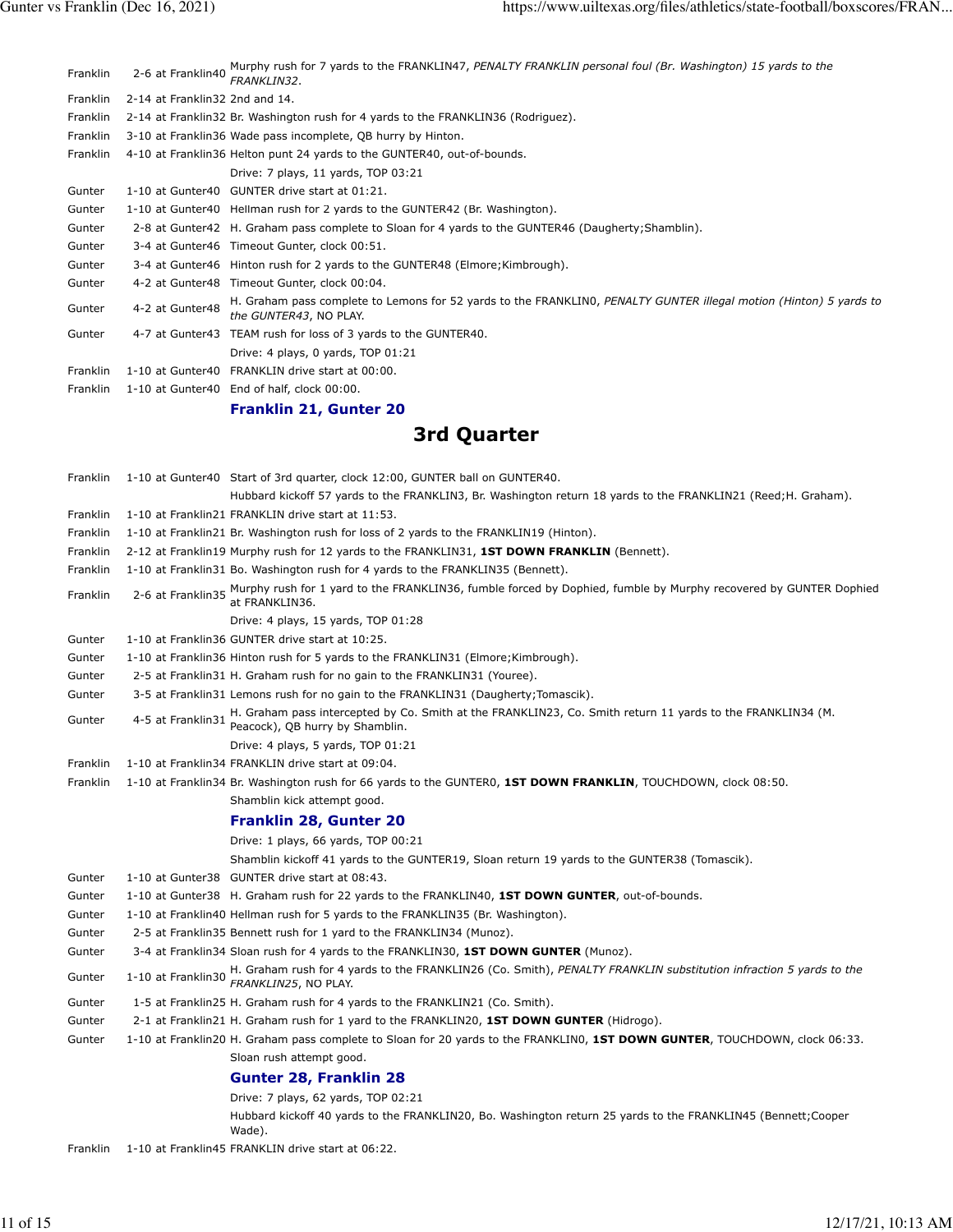| Franklin             | 1-10 at Franklin45 Bo. Washington rush for no gain to the FRANKLIN45.                                                                                                                                 |
|----------------------|-------------------------------------------------------------------------------------------------------------------------------------------------------------------------------------------------------|
| Franklin             | 2-10 at Franklin45 Br. Washington rush for 7 yards to the GUNTER48 (Rodriguez).                                                                                                                       |
| Franklin             | 3-3 at Gunter48 Murphy rush for loss of 1 yard to the GUNTER49 (Reed).                                                                                                                                |
| Franklin             | 4-4 at Gunter49 Br. Washington rush for 15 yards to the GUNTER34, 1ST DOWN FRANKLIN (Sloan).                                                                                                          |
| Franklin             | 1-10 at Gunter34 Murphy rush for 34 yards to the GUNTER0, 1ST DOWN FRANKLIN, TOUCHDOWN, clock 04:05.                                                                                                  |
|                      | Shamblin kick attempt good.                                                                                                                                                                           |
|                      | <b>Franklin 35, Gunter 28</b>                                                                                                                                                                         |
|                      | Drive: 5 plays, 55 yards, TOP 02:22                                                                                                                                                                   |
|                      | Shamblin kickoff 30 yards to the GUNTER30, Lemberg return 8 yards to the GUNTER38 (Jackson;Co. Smith).                                                                                                |
| Gunter               | 1-10 at Gunter38 GUNTER drive start at 04:00.                                                                                                                                                         |
| Gunter               | 1-10 at Gunter38 Hinton rush for 3 yards to the GUNTER41 (Shamblin).                                                                                                                                  |
| Gunter               | 2-7 at Gunter41 H. Graham pass complete to Sloan for 36 yards to the FRANKLIN23, 1ST DOWN GUNTER (F. Owens).                                                                                          |
| Gunter               | 1-10 at Franklin23 H. Graham rush for no gain to the FRANKLIN23 (Shamblin).                                                                                                                           |
| Gunter               | 2-10 at Franklin23 Hinton rush for 5 yards to the FRANKLIN18 (Hidrogo; Co. Smith).                                                                                                                    |
| Gunter               | 3-5 at Franklin18 H. Graham rush for 5 yards to the FRANKLIN13, 1ST DOWN GUNTER (Tomascik; B. Smith).                                                                                                 |
| Gunter               | 1-10 at Franklin13 H. Graham rush for 5 yards to the FRANKLIN8 (Daugherty).                                                                                                                           |
| Gunter               | 2-5 at Franklin08 Hinton rush for 4 yards to the FRANKLIN4 (Youree).                                                                                                                                  |
| Gunter               | 3-1 at Franklin04 Hinton rush for 4 yards to the FRANKLIN0, 1ST DOWN GUNTER, TOUCHDOWN, clock 01:45.                                                                                                  |
|                      | Hubbard kick attempt good.                                                                                                                                                                            |
|                      | <b>Gunter 35, Franklin 35</b>                                                                                                                                                                         |
| Gunter               | 1-G at Gunter40 PENALTY FRANKLIN PH (Co. Smith) 15 yards to the FRANKLIN45.                                                                                                                           |
|                      | Drive: 8 plays, 62 yards, TOP 02:15                                                                                                                                                                   |
|                      | Hubbard kickoff 45 yards to the FRANKLINO, touchback.                                                                                                                                                 |
| Franklin             | 1-10 at Franklin25 FRANKLIN drive start at 01:45.                                                                                                                                                     |
| Franklin             | 1-10 at Franklin25 PENALTY FRANKLIN false start (Stegall) 5 yards to the FRANKLIN20.                                                                                                                  |
| Franklin             | 1-15 at Franklin20 Bo. Washington rush for 3 yards to the FRANKLIN23 (Dophied; Oblas).                                                                                                                |
| Franklin             | 2-12 at Franklin23 Timeout Gunter, clock 00:59.                                                                                                                                                       |
| Franklin             | 2-12 at Franklin23 Br. Washington rush for 9 yards to the FRANKLIN32 (Cooper Wade).                                                                                                                   |
| Franklin<br>Franklin | 3-3 at Franklin32 Br. Washington rush for 4 yards to the FRANKLIN36, 1ST DOWN FRANKLIN (Cooper Wade;M. Peacock).<br>1-10 at Franklin 36 Bo. Washington rush for 3 yards to the FRANKLIN 39 (Bennett). |
|                      | Drive: 4 plays, 14 yards, TOP 01:54                                                                                                                                                                   |
|                      | <b>Gunter 35, Franklin 35</b>                                                                                                                                                                         |
|                      |                                                                                                                                                                                                       |
|                      | 4th Quarter                                                                                                                                                                                           |
| Franklin             | 2-7 at Franklin39 Start of 4th quarter, clock 12:00.                                                                                                                                                  |
| Franklin             | 2-7 at Franklin39 Murphy rush for 61 yards to the GUNTER0, 1ST DOWN FRANKLIN, TOUCHDOWN, clock 11:51                                                                                                  |
|                      | Shamblin kick attempt good.                                                                                                                                                                           |
|                      | <b>Franklin 42, Gunter 35</b>                                                                                                                                                                         |
|                      | Drive: 5 plays, 75 yards, TOP 01:54                                                                                                                                                                   |
|                      | Shamblin kickoff 32 yards to the GUNTER28, Cooper Wade return 0 yards to the GUNTER28.                                                                                                                |
| Gunter               | 1-10 at Gunter28 GUNTER drive start at 11:51.                                                                                                                                                         |
| Gunter               | 1-10 at Gunter28 Hinton rush for 4 yards to the GUNTER32 (Br. Washington).                                                                                                                            |
| Gunter               | 2-6 at Gunter 32 Hinton rush for 5 yards to the GUNTER 37 (Kimbrough).                                                                                                                                |
| Gunter               | 3-1 at Gunter37 Hinton rush for 5 yards to the GUNTER42, 1ST DOWN GUNTER (Co. Smith; Br. Washington).                                                                                                 |
| Gunter               | 1-10 at Gunter42 Hinton rush for 2 yards to the GUNTER44 (Kimbrough; Tomascik).                                                                                                                       |
| Gunter               | 2-8 at Gunter44 H. Graham pass incomplete to Sloan.                                                                                                                                                   |
| Gunter               | 3-8 at Gunter44 Hellman rush for 2 yards to the GUNTER46, out-of-bounds (Co. Smith; B. Smith).                                                                                                        |
| Gunter               | 4-6 at Gunter46 H. Graham punt 40 yards to the FRANKLIN14, out-of-bounds.                                                                                                                             |
|                      | Drive: 6 plays, 18 yards, TOP 02:03                                                                                                                                                                   |
| Franklin             | 1-10 at Franklin14 FRANKLIN drive start at 09:48.                                                                                                                                                     |
| Franklin             | 1-10 at Franklin14 Murphy rush for 86 yards to the GUNTER0, 1ST DOWN FRANKLIN, TOUCHDOWN, clock 09:35.                                                                                                |
|                      | Shamblin kick attempt good.                                                                                                                                                                           |
|                      | <b>Franklin 49, Gunter 35</b>                                                                                                                                                                         |

### **Franklin 49, Gunter 35**

|        | Drive: 1 plays, 86 yards, TOP 00:17                                                              |
|--------|--------------------------------------------------------------------------------------------------|
|        | Shamblin kickoff 40 yards to the GUNTER20, H. Graham return 8 yards to the GUNTER28 (Daugherty). |
| Gunter | 1-10 at Gunter28 GUNTER drive start at 09:31.                                                    |
| Gunter | 1-10 at Gunter28 Sloan rush for 7 yards to the GUNTER35, out-of-bounds (Co. Smith).              |
| Gunter | 2-3 at Gunter35 H. Graham pass incomplete to Lemons (Murphy).                                    |
| Gunter | 3-3 at Gunter35 Timeout Franklin, clock 09:21.                                                   |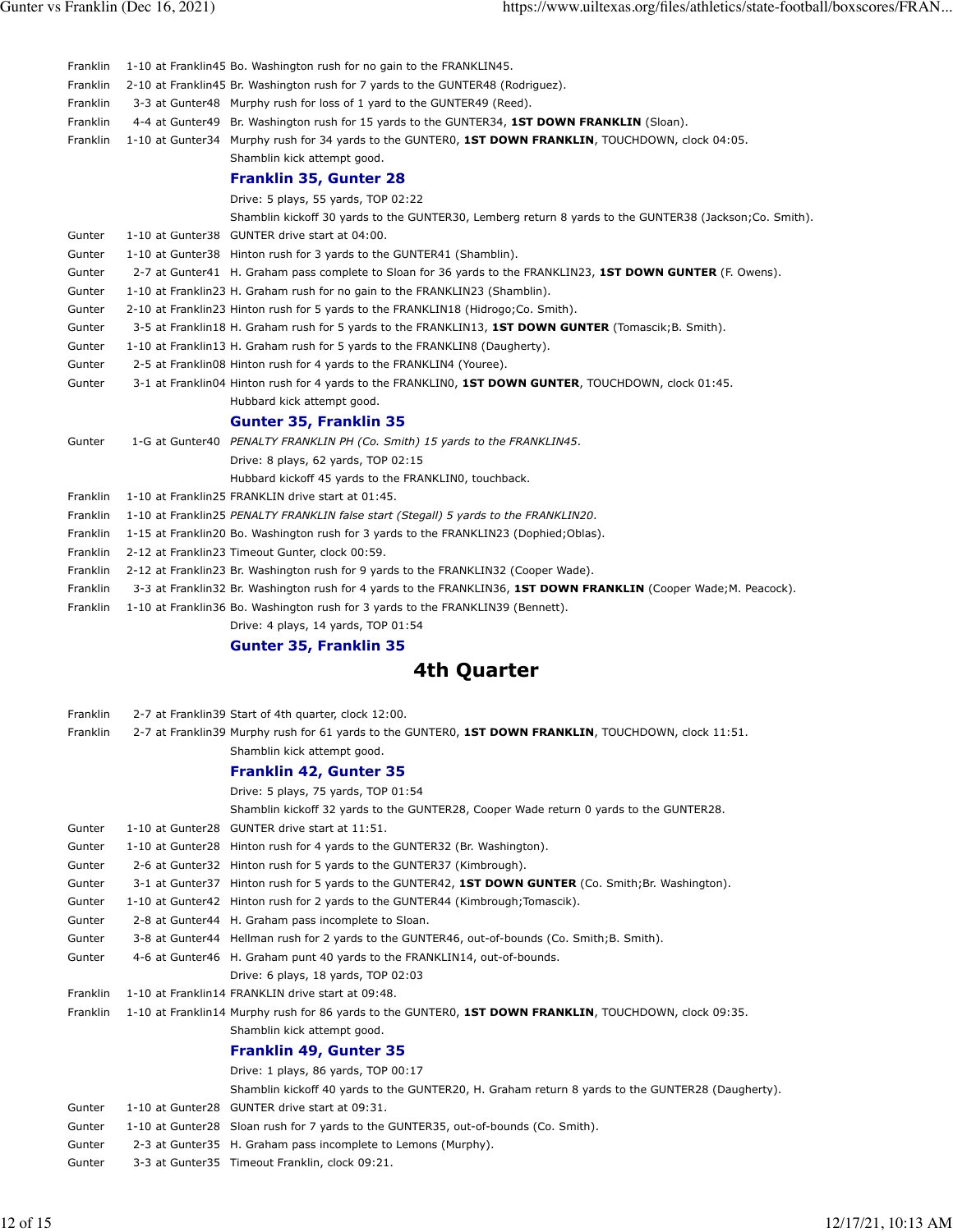| Gunter   |                  | 3-3 at Gunter35 Hellman rush for loss of 2 yards to the GUNTER33 (B. Smith).                                            |
|----------|------------------|-------------------------------------------------------------------------------------------------------------------------|
| Gunter   |                  | 4-5 at Gunter 33 H. Graham pass complete to Lemons for 7 yards to the GUNTER40, 1ST DOWN GUNTER (Murphy).               |
| Gunter   |                  | 1-10 at Gunter40 Bennett rush for 1 yard to the GUNTER41 (B. Smith).                                                    |
| Gunter   |                  | 2-9 at Gunter41 H. Graham pass intercepted by Murphy at the FRANKLIN30, Murphy return 7 yards to the FRANKLIN37.        |
|          |                  | Drive: 6 plays, 13 yards, TOP 01:27                                                                                     |
| Franklin |                  | 1-10 at Franklin37 FRANKLIN drive start at 08:04.                                                                       |
| Franklin |                  | 1-10 at Franklin37 Bo. Washington rush for 19 yards to the GUNTER44, 1ST DOWN FRANKLIN (Lemons).                        |
| Franklin |                  | 1-10 at Gunter44 Br. Washington rush for 17 yards to the GUNTER27, 1ST DOWN FRANKLIN (Hinton).                          |
| Franklin |                  | 1-10 at Gunter27 Bo. Washington rush for 7 yards to the GUNTER20 (Walton; M. Peacock).                                  |
| Franklin |                  | 2-3 at Gunter20 Br. Washington rush for 4 yards to the GUNTER16, 1ST DOWN FRANKLIN (M. Peacock; Layton).                |
| Franklin |                  | 1-10 at Gunter16 Br. Washington rush for loss of 2 yards to the GUNTER18 (Reed).                                        |
| Franklin |                  | 2-12 at Gunter18 Murphy rush for loss of 6 yards to the GUNTER24, out-of-bounds (Bennett).                              |
| Franklin |                  | 3-18 at Gunter24 Timeout Franklin, clock 04:27.                                                                         |
| Franklin |                  | 3-18 at Gunter24 Bo. Washington rush for loss of 6 yards to the GUNTER30 (Reed).                                        |
| Franklin |                  | 4-24 at Gunter30 Timeout Gunter, clock 04:20.                                                                           |
| Franklin |                  | 4-24 at Gunter30 Timeout Gunter, clock 04:20.                                                                           |
| Franklin | 4-24 at Gunter30 | Wade sacked for loss of 5 yards to the GUNTER35 (Hinton), fumble by Wade recovered by GUNTER N. Bullard at<br>GUNTER34. |
|          |                  | Drive: 8 plays, 29 yards, TOP 03:51                                                                                     |
| Gunter   |                  | 1-10 at Gunter34 GUNTER drive start at 04:13.                                                                           |
| Gunter   |                  | 1-10 at Gunter34 H. Graham pass incomplete to Lemons.                                                                   |
| Gunter   |                  | 2-10 at Gunter34 H. Graham pass incomplete to Sloan (Br. Washington).                                                   |
| Gunter   |                  | 3-10 at Gunter 34 H. Graham rush for 9 yards to the GUNTER43 (Br. Washington; Shamblin).                                |
| Gunter   |                  | 4-1 at Gunter43 Bennett rush for 6 yards to the GUNTER49, 1ST DOWN GUNTER (Kimbrough).                                  |
| Gunter   |                  | 1-10 at Gunter49 H. Graham pass intercepted by Murphy at the FRANKLIN26, Murphy return 18 yards to the FRANKLIN44.      |
|          |                  | Drive: 5 plays, 15 yards, TOP 01:05                                                                                     |
| Franklin |                  | 1-10 at Franklin44 FRANKLIN drive start at 03:08.                                                                       |
| Franklin |                  | 1-10 at Franklin44 Bo. Washington rush for 5 yards to the FRANKLIN49 (Dophied; Hinton).                                 |
| Franklin |                  | 2-5 at Franklin49 Bo. Washington rush for 15 yards to the GUNTER36, <b>1ST DOWN FRANKLIN</b> (Lemons).                  |
| Franklin |                  | 1-10 at Gunter36 TEAM rush for loss of 3 yards to the GUNTER39.                                                         |
| Franklin |                  | 2-13 at Gunter39 TEAM rush for loss of 4 yards to the GUNTER43.                                                         |
| Franklin |                  | 3-17 at Gunter43 TEAM rush for loss of 3 yards to the GUNTER46.                                                         |
| Franklin |                  | 4-20 at Gunter46 End of game, clock 00:00.                                                                              |
|          |                  | Drive: 5 plays, 10 yards, TOP 03:08                                                                                     |
|          |                  | <b>FINAL SCORE</b>                                                                                                      |
|          |                  | <b>Franklin 49, Gunter 35</b>                                                                                           |

## **Play Breakdown Summary**

#### **Play Breakdown Summary (Final) 2021 UIL Football State Championships Gunter vs Franklin (Dec 16, 2021 at Arlington, Texas)**

| Gunter               |               |    |                | Franklin             |              |                 |       |
|----------------------|---------------|----|----------------|----------------------|--------------|-----------------|-------|
| lDown                |               |    | RUN PASS Total | Down                 |              | <b>RUN PASS</b> | Total |
| OVERALL              | 51            | 16 | 67             | $OVERALL$ ,,,,,,,,,, | 55           | 4               | 59    |
| 1ST DOWN             | 22            | 5  | 27             | $1ST$ DOWN           | 26           | 0               | 26    |
| DOWN-SHORT<br>I2ND.  | $\mathcal{P}$ | 1  | 3              | DOWN-SHORT<br>2ND.   | 6            | 0               | 6     |
| DOWN-MIDDLE<br>I2ND. | 7             | 0  |                | DOWN-MIDDLE<br>2ND.  | 4            | 0               | 4     |
| $DOWN-LONG$<br>I2ND. | 5             | 5  | 10             | $DOWN-LONG$<br>2ND.  | 9            | $\mathbf{1}$    | 10    |
| DOWN-SHORT<br>l3RD.  | 3             | 0  | 3              | 3RD DOWN-SHORT       | $\mathbf{1}$ | 0               | 1     |
| DOWN-MIDDLE<br>I3RD. | 3             | 0  | 3              | DOWN-MIDDLE<br>3RD.  | 2            | 0               | C.    |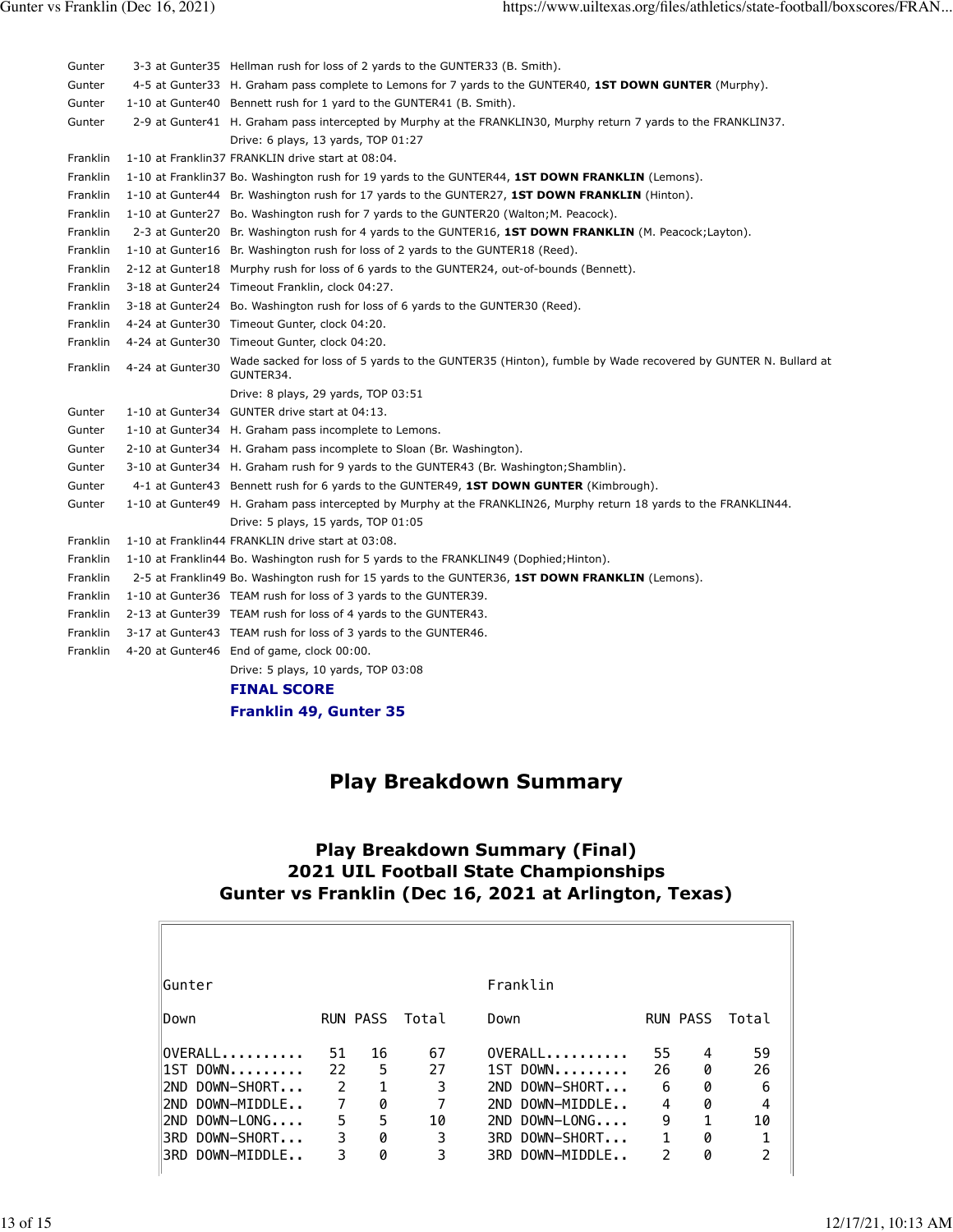| 3RD DOWN-LONG 6 3<br> 4TH DOWN 3 2                                                                                                                                                                                                                                                                                                                                                                                                                                                                                                                                                                                                                                               | 9<br>$\overline{2}$<br>5 <sup>1</sup> | 3RD DOWN-LONG<br>4TH DOWN | $6\overline{6}$<br>$\mathbf{1}$                                                                                        | 2<br>$\mathbf{1}$                                 | 8<br>$\overline{2}$     |
|----------------------------------------------------------------------------------------------------------------------------------------------------------------------------------------------------------------------------------------------------------------------------------------------------------------------------------------------------------------------------------------------------------------------------------------------------------------------------------------------------------------------------------------------------------------------------------------------------------------------------------------------------------------------------------|---------------------------------------|---------------------------|------------------------------------------------------------------------------------------------------------------------|---------------------------------------------------|-------------------------|
| ∣Gunter                                                                                                                                                                                                                                                                                                                                                                                                                                                                                                                                                                                                                                                                          |                                       | Franklin                  |                                                                                                                        |                                                   |                         |
| Formation RUN PASS Total                                                                                                                                                                                                                                                                                                                                                                                                                                                                                                                                                                                                                                                         |                                       | Formation                 | RUN PASS Total                                                                                                         |                                                   |                         |
| 51<br>.                                                                                                                                                                                                                                                                                                                                                                                                                                                                                                                                                                                                                                                                          | 16<br>67                              | .                         | 55<br>4                                                                                                                | 59                                                |                         |
| Gunter (Sorted by Play type)                                                                                                                                                                                                                                                                                                                                                                                                                                                                                                                                                                                                                                                     |                                       |                           |                                                                                                                        |                                                   |                         |
| IST DOWN RUN (22 RUN, 5 PASS)<br>5 [<br>1-10 H40 #12<br>1<br>1-10 V40 #12<br>2 <sub>1</sub><br>1<br>1-10 H23 #2<br>0 [<br>1<br>$1-5$ H25 #2<br>4 [<br>1<br>5 [<br>l1-10 H13 #2<br> 1-10 V38 #2<br>22 I<br>1-10 V34 #2<br>6 [<br>$1 - 6$ H06 #2<br>5 [<br> 1-10 V21 #2<br>1<br>1 [<br> 1-10 V45 #25 54 [<br>1<br> 1-10 V40 #32<br>$\begin{array}{cc} 1 \end{array}$<br>1-10 V16 #32<br>5 [<br>1<br>$1 - 10$ V28 #33 4 [<br>1<br>1-10 V42 #33 2 [<br>1<br> 1-10 H36 #33<br>5 [<br>1<br>1-5 H05 #33<br>4 [<br> 1-10 V38 #33    3  [<br>1-10 V50 #8<br>25 [<br>1<br>1-10 H38 #8<br>$1\vert$<br>1-10 V30 #8<br>$-2$ [<br>1<br> 1-10 V20 #8<br>$-1$ [<br>1<br> 1-10 V28 #8<br>7 [<br>1 |                                       | 1ST DOWN PASS             | 1-10 V49 #2 to #24<br>1-10 H20 #2 to #8<br>1-10 H27 #2 to #8<br>1-10 V34 #2 to #9<br>1-10 H25 #2 to #9                 | INT [<br>20 [<br>22 [<br>$-$ [<br>$25$ $\sqrt{ }$ | 1<br>1<br>1<br>1<br>1   |
| 2ND-SHORT RUN (2 RUN, 1 PASS)<br>2-1 H21 #2<br>1 [<br>T<br>2-1 H01#8<br>1 [<br>1                                                                                                                                                                                                                                                                                                                                                                                                                                                                                                                                                                                                 |                                       | 2ND-SHORT PASS            | $2-3$ V35 #2 to #9                                                                                                     | $-$ [                                             | 1                       |
| 2ND-MIDDLE RUN (7 RUN, 0 PASS)<br> 2−5 V21 #12 −3 [<br>1<br>2-5 H31 #2<br>0 [<br>1<br>2-6 H06#2<br>1 [<br>1<br>2-5 H35 #32<br>$1\left[$<br>2-6 V32 #33<br>5 [<br>2-5 H08 #33<br>4 [<br>1<br>$ 2 - 4 $<br>V40 #8<br>3 [<br>1                                                                                                                                                                                                                                                                                                                                                                                                                                                      |                                       | 2ND-MIDDLE PASS           |                                                                                                                        |                                                   |                         |
| 2ND-LONG RUN (5 RUN, 5 PASS)<br>2-11 V19 #12 5 [<br>-1<br>2-9 V22 #32 1 [<br>1<br>2-10 H23 #33 5 [<br>1<br>2-9 H37 #33 10 [<br>1<br>2-12 V28 #8 4 [<br>1                                                                                                                                                                                                                                                                                                                                                                                                                                                                                                                         |                                       | 2ND-LONG PASS             | 2-9 V41 #2 to #24 INT [<br>2-7 V41 #2 to #8<br>2-8 V44 #2 to #8 - [<br>2-8 V42 #2 to #8 4 [<br>$2-10$ V34 #2 to #8 - [ | 36 [                                              | 1<br>-1<br>-1<br>1<br>1 |
| 3RD-SHORT RUN (3 RUN, 0 PASS)<br>3-1 V43 #25 7 [<br>$\Box$<br>3-1 V37 #33 5 [<br>1<br>3-1 H04 #33 4 [<br>1                                                                                                                                                                                                                                                                                                                                                                                                                                                                                                                                                                       |                                       | 3RD-SHORT PASS            |                                                                                                                        |                                                   |                         |
| 3RD-MIDDLE RUN (3 RUN, 0 PASS)<br> 3−3 V35 #12 −2 [<br>$\overline{\phantom{a}}$<br>3-4 V46 #33 2 [<br>-1<br>3-4 H34 #8<br>4 [<br>-1                                                                                                                                                                                                                                                                                                                                                                                                                                                                                                                                              |                                       | 3RD-MIDDLE PASS           |                                                                                                                        |                                                   |                         |
| 3RD-LONG RUN (6 RUN, 3 PASS)<br> 3-8 V44 #12 2 [<br>1<br>$3-5$ H18 #2 5 [<br>1<br>$\frac{1}{2}$<br>$3 \quad$ [<br>3-6 V24 #2<br>3-10 V34 #2<br>9 <sub>1</sub><br>$4 \left[$<br>3-8 V23 #8<br>$0$ [<br>3-5 H31 #9<br>1                                                                                                                                                                                                                                                                                                                                                                                                                                                            |                                       | 3RD-LONG PASS             | 3-8 V18 #2 to #5 $-$ [<br>3-8 V32 #2 to #5 30 [<br>3-5 H05 #2 to #9 5 [                                                |                                                   | 1<br>1<br>1             |
| 4TH DOWN RUN (3 RUN, 2 PASS)<br> 4-8 V18 #2 -5 [<br>$\overline{\phantom{a}}$<br>4-1 V43 #32 6 [<br>-1<br>$ 4-7$ V43 #TM $-3$ [<br>1                                                                                                                                                                                                                                                                                                                                                                                                                                                                                                                                              |                                       | 4TH DOWN PASS             | 4-5 H31 #2 to #32 INT [<br>4-5 V33 #2 to #9 7 [                                                                        |                                                   | 1<br>-1                 |

ľ